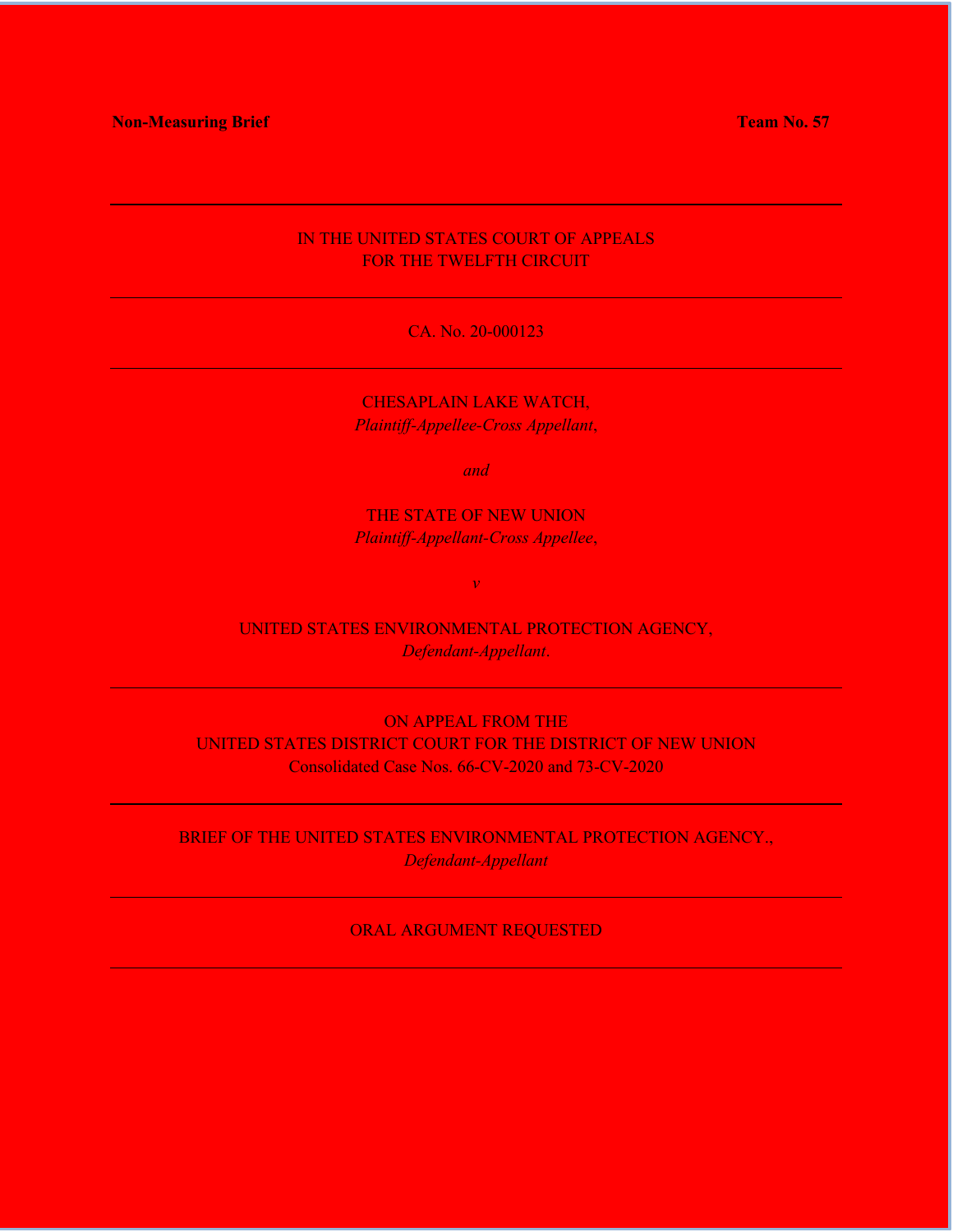# **TABLE OF CONTENTS**

| L. |                                                                                                                                                                  |
|----|------------------------------------------------------------------------------------------------------------------------------------------------------------------|
|    |                                                                                                                                                                  |
|    |                                                                                                                                                                  |
|    |                                                                                                                                                                  |
| I. | THE EPA's DETERMINATION TO REJECT THE NEW UNION<br><b>WATERSHED PHOSPHOROUS TMDL AND ADOPT ITS OWN IS</b><br><b>NOT RIPE FOR JUDICIAL REVIEW BECAUSE FURTHER</b> |
|    | A. Postponing Review Until After the TMDL Goes into Effect would not Cause                                                                                       |
|    | B. Premature Judicial Intervention Would Interfere with Further Important                                                                                        |
|    | C. Allowing the TDMLs to go into Effect would Benefit the Court with                                                                                             |
| П. | NEW UNION's TMDL FAILED TO INCLUDE WLAs AND LAs, WHICH<br>ARE REQUIRED TO ESTABLISH A PROPER TMDL15                                                              |
|    | A. Congress Intended WLAs and LAs to be included in TMDLs16                                                                                                      |
|    | B. The Plain Meaning of the Word "Total" in and of itself Proves WLAs                                                                                            |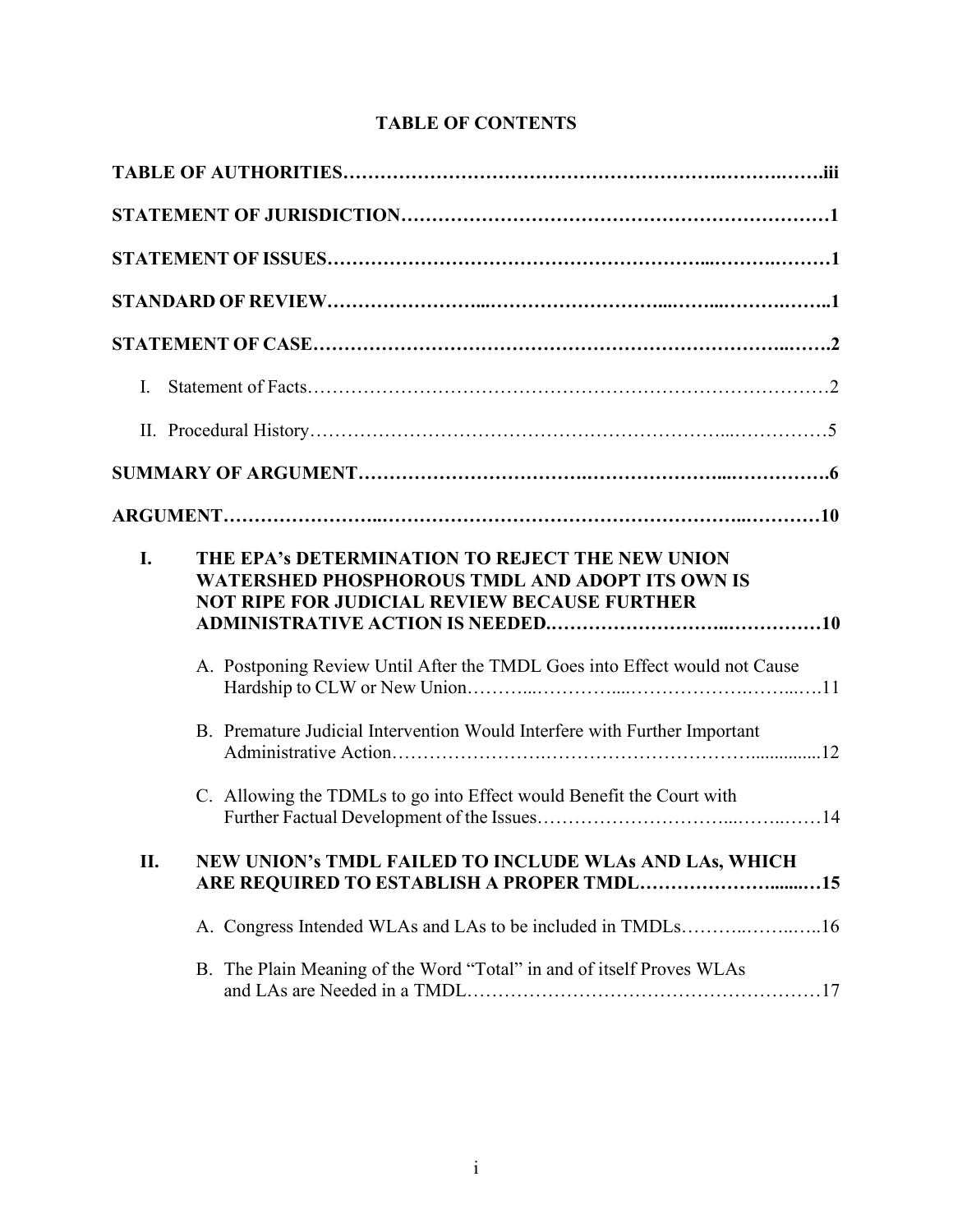| Ш.  | THE EPA's INTERPRITATION OF "DAILY" TO ALLOW THE TMDL<br>TO BE MEASURED BY ANNUAL LIMITS IS PROPER AND DOES NOT                             |
|-----|---------------------------------------------------------------------------------------------------------------------------------------------|
|     | A. The CWA was Intended to be Ambiguous as to the Meaning of the Term "Daily" to                                                            |
|     | B. The EPA's Interpretation of Allowing "Daily" to Include Annual Limits is an                                                              |
| IV. | THE EPA's USE OF A CREDIT FOR ANTICIPATED BMPs POLLUTION<br>REDUCTIONS WAS VALID PURSUANT TO THE EPA's AUTHORITY                            |
|     | A. The EPA Considered All Relevant Factors and Appropriately Determined to<br>Credit Non-Point Sources to Achieve Water Quality Standards22 |
|     | 1. The EPA's Decision to Credit Nonpoint Sources is Authorized                                                                              |
|     | 2. The EPA's Decision to Regulate Nonpoint Sources was Based on<br>Relevant Data and Provided a Rational Explanation for that Decision23    |
|     | The "Reasonable Assurance" Standard for has not been Adopted by the EPA<br><b>B.</b><br>.25                                                 |
|     |                                                                                                                                             |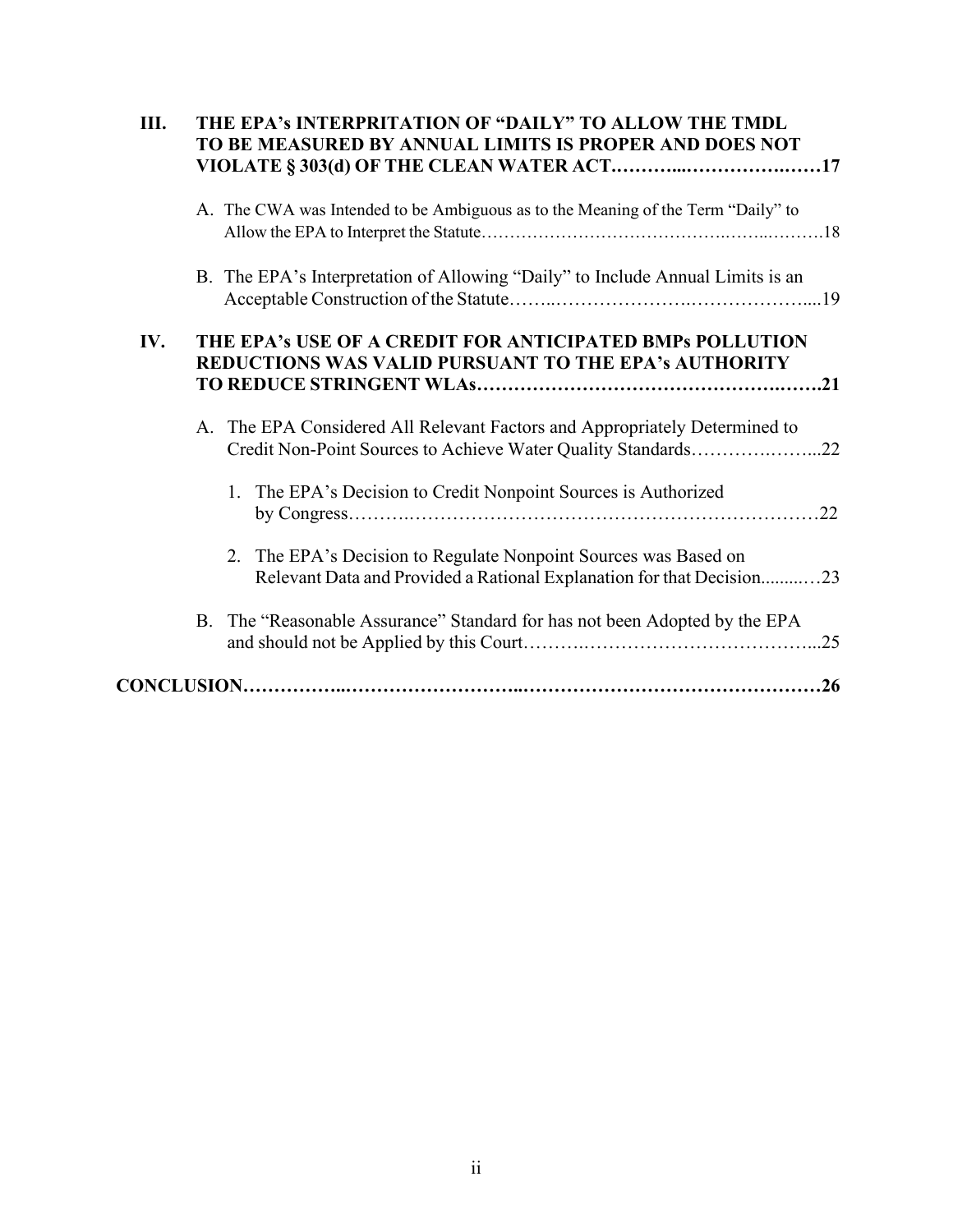# **TABLE OF AUTHORITIES**

# **UNITED STATES SUPREME COURT CASES**

| Chevron, U.S.A., Inc. v. Nat. Res. Def. Council, Inc.         |
|---------------------------------------------------------------|
| Kisor v. Wilkie                                               |
| Ohio Forestry Ass'n, Inc. v. Sierra Club                      |
| Rapanos v. United States                                      |
| Shalala v. Illinois Council on Long Term Care, Inc.           |
| United States v. Mead Corp.                                   |
| <b>UNITED STATES COURT OF APPEALS CASES</b>                   |
| Am. Farm Bureau Fed'n v. U.S. E.P.A.                          |
| Anacostia Riverkeeper, Inc. v. Jackson                        |
| City of Kennett, Missouri, v. Environmental Protection Agency |
| Colwell v. Dep't of Health & Human Servs.                     |
| Friends of Buckingham v. State Air Pollution Control Bd.      |
| Friends of Earth, Inc. v. E.P.A.                              |
| Hagen v. Aetna Ins. Co.                                       |
| Howmet Corp. v. E.P.A.                                        |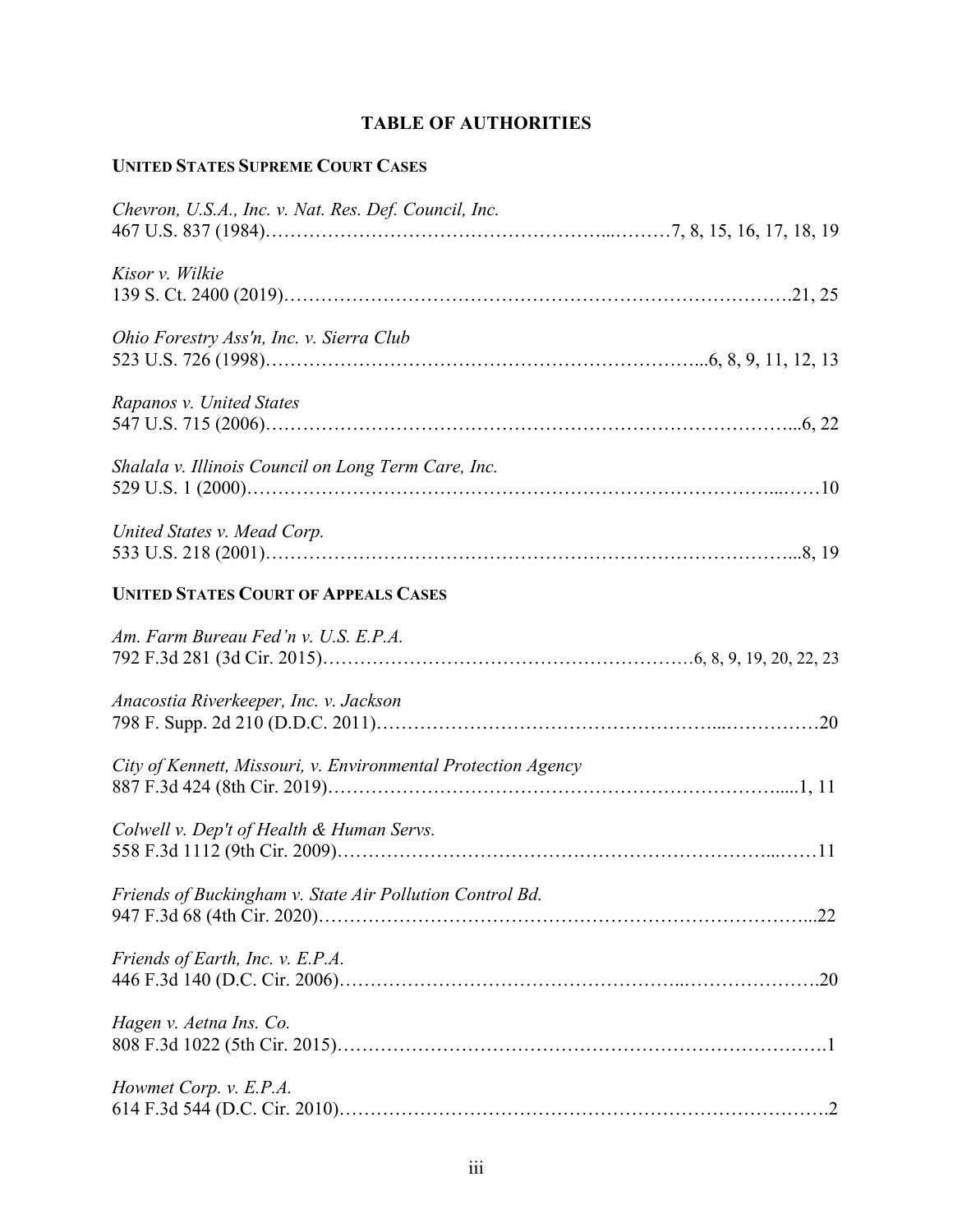| Natural Resources Defense Council, Inc. v. Muszynski            |
|-----------------------------------------------------------------|
| Natural Resources Defense Council, Inc. v. United States EPA    |
| United States Steel Corp. v. United States Envtl. Prot. Agency, |
| <b>UNITED STATES DISTRICT COURT CASES</b>                       |
| Nw. Envtl. Advocates v. United States EPA                       |
| Ohio Valley Env't Coal., Inc. v. McCarthy                       |
| <b>UNITED STATES STATUTES</b>                                   |
|                                                                 |
|                                                                 |
|                                                                 |
|                                                                 |
|                                                                 |
|                                                                 |
|                                                                 |
|                                                                 |
|                                                                 |
|                                                                 |
| <b>OTHER PROVISIONS</b>                                         |

| EPA, BASIC INFORMATION ABOUT NONPOINT SOURCE (NPS) POLLUTION, Overview,       |  |
|-------------------------------------------------------------------------------|--|
| https://www.epa.gov/nps/basic-information-about-nonpoint-source-nps-pollution |  |
|                                                                               |  |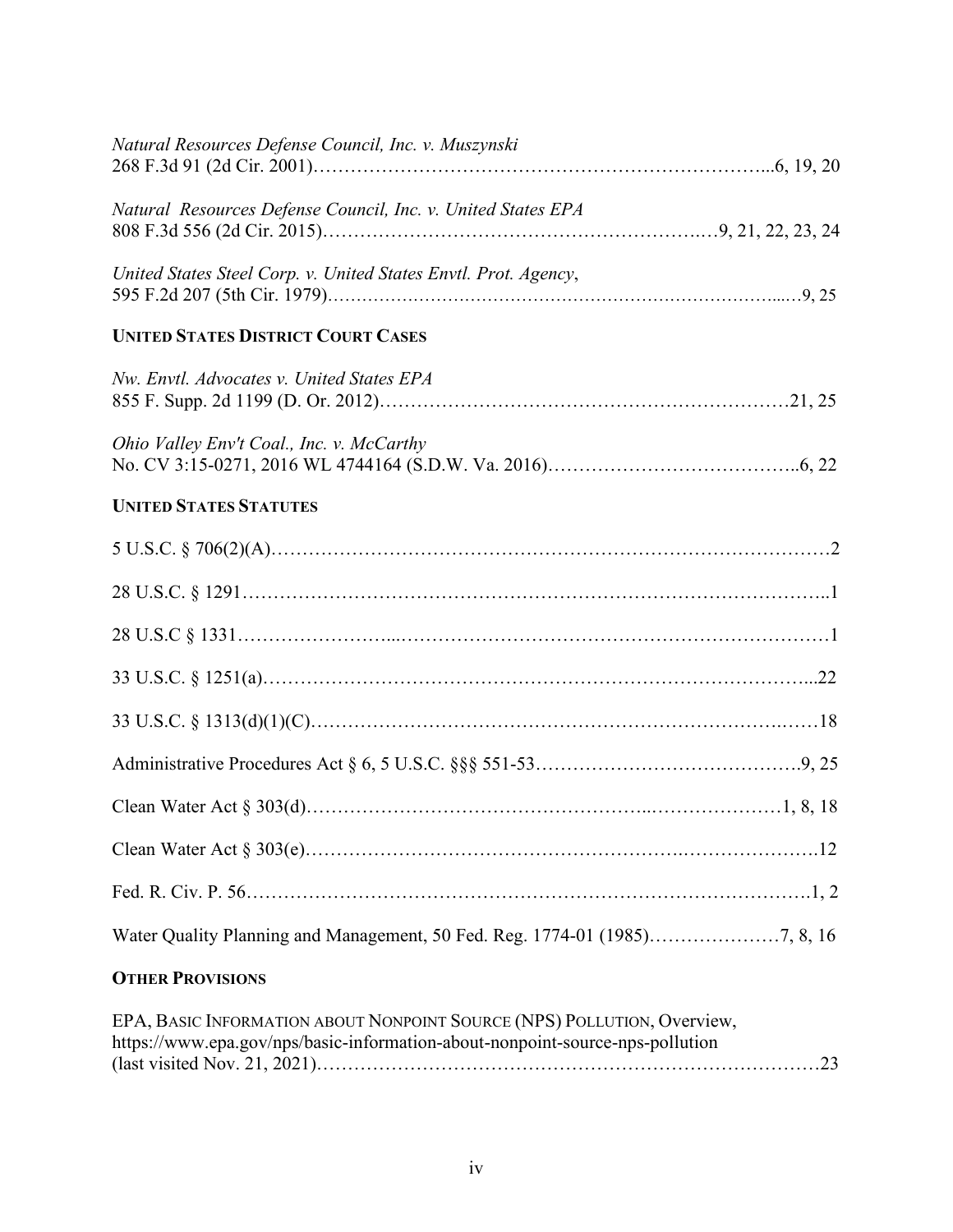| EPA, GUIDANCE FOR WATER QUALITY-BASED DECISIONS:                     |  |
|----------------------------------------------------------------------|--|
| MERRIAM WEBSTER DICTIONARY, Daily, retrieved Nov. 15, 2021,          |  |
| MERRIAM-WEBSTER DICTIONARY, Total, retrieved Nov. 14, 2021.,         |  |
| U.S. ENVIRONMENTAL PROTECTION AGENCY, REGION 1, PHOSPHORUS TMDLS FOR |  |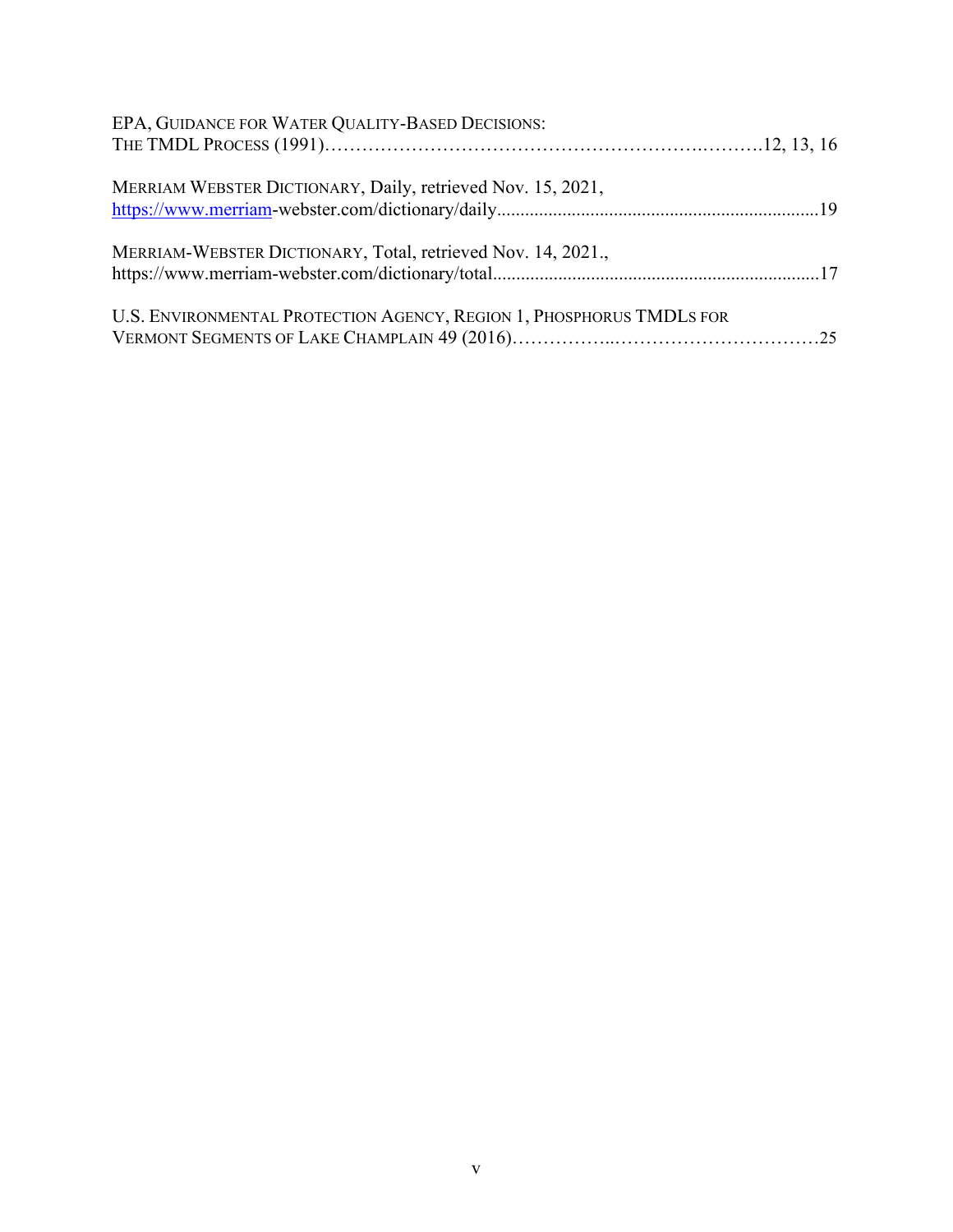#### **STATEMENT OF JURSIDICTION**

The issues in this dispute rise out of the federal Clean Water Act  $\S 303(d)$  ("CWA"), meaning the United States District Court for the District of New Union had proper federal question jurisdiction. 28 U.S.C § 1331. Further, the United States Court of Appeals for the Twelfth Circuit has jurisdiction over all claims on appeal from the district court pursuant to 28 U.S.C. § 1291.

#### **STATEMENT OF ISSUES**

- I. Whether the EPA's determination to reject the State of New Union's TMDL in favor of its own is ripe for judicial review when further administrative action needed to take place before the TMDL's effectiveness could be calculated.
- II. Whether the EPA's rejection of New Union's TMDL is contrary to law because section 303(d) of the CWA does not explicitly state a TMDL must include WLAs and LAs.
- III. Whether the word "daily" in "total maximum daily load" should be interpreted in the literal sense as meaning "every day" or broadly to account for seasonal pollutant variations.
- IV. Whether the EPA abused its discretion or acted arbitrarily and capriciously in deciding to credit non-point sources for using use BMPs as a means of reducing the amount of WLAs for point sources.

#### **STANDARD OF REVIEW**

When an appellate court reviews a lower court's decision regarding summary judgment, the court applies a *de novo* standard of review. *Hagen v. Aetna Ins. Co.*, 808 F.3d 1022, 1026 (5th Cir. 2015). This standard allows the appellate court to review all matters of law *de novo*, bound only by Federal Rule of Civil Procedure Rule 56. *City of Kennett, Missouri, v. Environmental Protection Agency*, 887 F.3d 424, 430 (8th Cir. 2019); Fed. R. Civ. P. 56. In turn, F.R.C.P. 56 states that summary judgment is appropriate only if "the movant shows that there is no genuine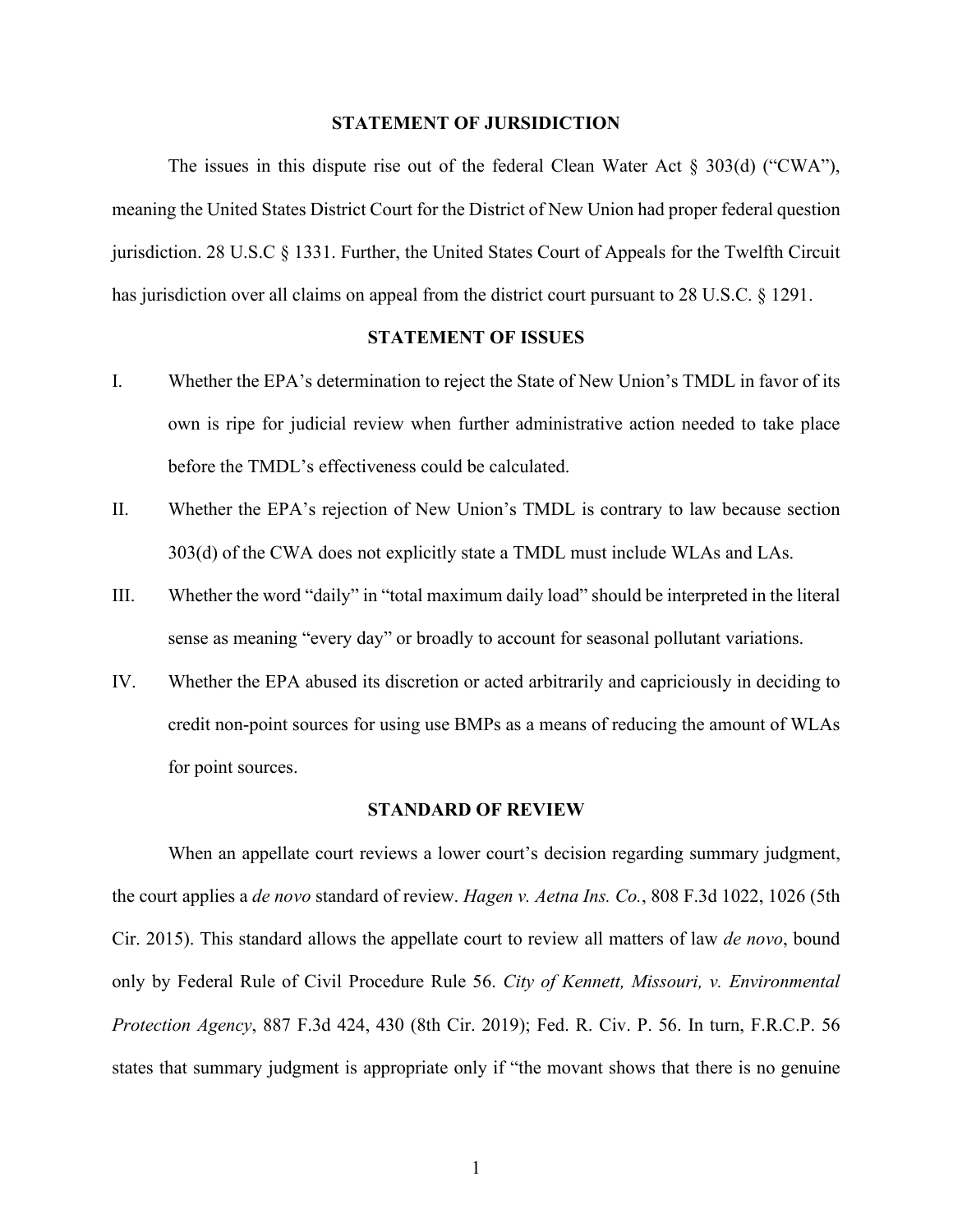dispute as to any material fact and the movant is entitled to judgment as a matter of law." F.R.C.P. 56. Thus, this court must apply the relevant law without regard to the lower court's holding.

Notwithstanding the *do novo* standard, since all issues in this matter arise out of an agency action, this court must also view the matter through the lens of an arbitrary and capricious standard. *Howmet Corp. v. E.P.A.*, 614 F.3d 544, 549 (D.C. Cir. 2010) (applying both the *de novo* and arbitrary and capricious standards when reviewing the EPA's actions). To apply this standard, the appellate court "shall…determine the meaning or applicability of the terms of an agency action…and set aside [that] agency action [only] if the action is found to be 'arbitrary, capricious, an abuse of discretion, or otherwise not in accordance with law…'" 5 U.S.C. § 706(2)(A). In making that decision, the court must accord an agency's interpretation of its own regulation a "high level of deference," only rejecting the interpretation it if it is "plainly wrong." *Howmet*, 614 F.3d at 549. Thus, this Court should apply the established law to this case without regard to the lower court's decision and should only set aside the EPA's decisions and interpretations if those actions are found to be arbitrary and capricious.

#### **STATEMENT OF THE CASE**

#### **I. Statement of Facts**

Lake Chesaplain is a Class  $AA<sup>1</sup>$  $AA<sup>1</sup>$  $AA<sup>1</sup>$  body of water, located entirely within the State of New Union, that connects to the Union River on the north-side and outlets to the Chesaplain River. R. at 7. Starting around the 1990s, Lake Chesaplain's water quality began to diminish due to a variety of factors. *Id*. First came the industrial factors, including ten large-scale hog production facilities ("CAFOs") along the Union River and a slaughterhouse on the north side of Lake Chesaplain in

<span id="page-7-0"></span><sup>&</sup>lt;sup>1</sup> A designation of Class AA means the body of water is of the highest quality within the state. R. at 8.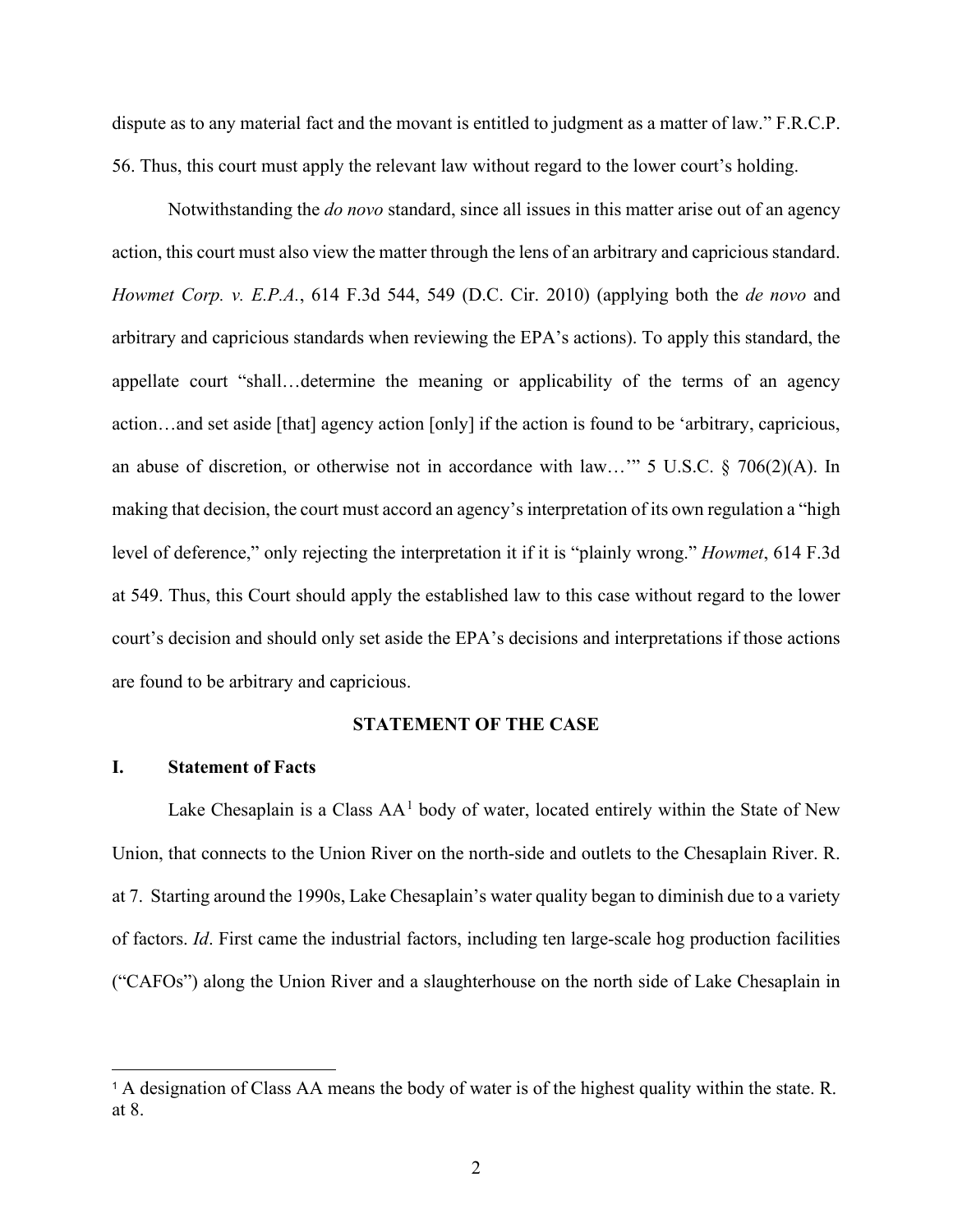Chesaplain Mills. *Id*. Then came a massive influx of second home construction on and near the eastern lakeshore. *Id*.

 The slaughterhouse was issued a National Pollutant Discharge Elimination System ("NPDES") permit by the State of New Union, which authorized a direct discharge of pollution into the Union River. *Id*. Although the homes on the eastside of the lake have septic systems and are not subject to CWA permits, the City of Chesaplain Mills has a sewage treatment plant that directly discharged into Lake Chesaplain, which was regulated through a CWA permit. *Id*. The hog CAFOs were defined as "non-discharging" point sources, so they were not subject to CWA permits. *Id.* Instead, they were regulated by and subject to permits under a New Union statute that allows the New Union Agricultural Commission to apply the liquid manure to fields nearby. *Id*.

 In 2008, New Union commissioned a Lake Chesaplain study to evaluate the declining water quality. R. at 8. In 2012, the Chesaplain Commission issued a report that revealed there were large amounts of algae in Lake Chesaplain, caused by extreme amounts of phosphorus in the water. *Id*. In response to this report, in 2014 the New Union Division of Fisheries and Environmental Control ("the DOFEC") developed a water quality criteria for Class AA bodies of water to have a phosphorous level not exceeding 0.014 mg/l. *Id*. Since the phosphorous level in Lake Chesaplain was around 0.034 mg/l, the DOFEC determined this standard was not being met and put Lake Chesaplain on the list of impaired waters, which was submitted to the EPA the same year. *Id*.

 The DOFEC did not include a Total Maximum Daily Load ("TMDL") in the initial submission to the EPA, but the EPA did not object. *Id*. However, the Chesaplain Lake Watch ("CLW"), an environmental organization, notified both the State of New Union and the EPA that CLW would sue if a TMDL was not established. Consequently, the DOFEC began to develop a TMDL. *Id*. Ultimately, the loadings were calculated as follows: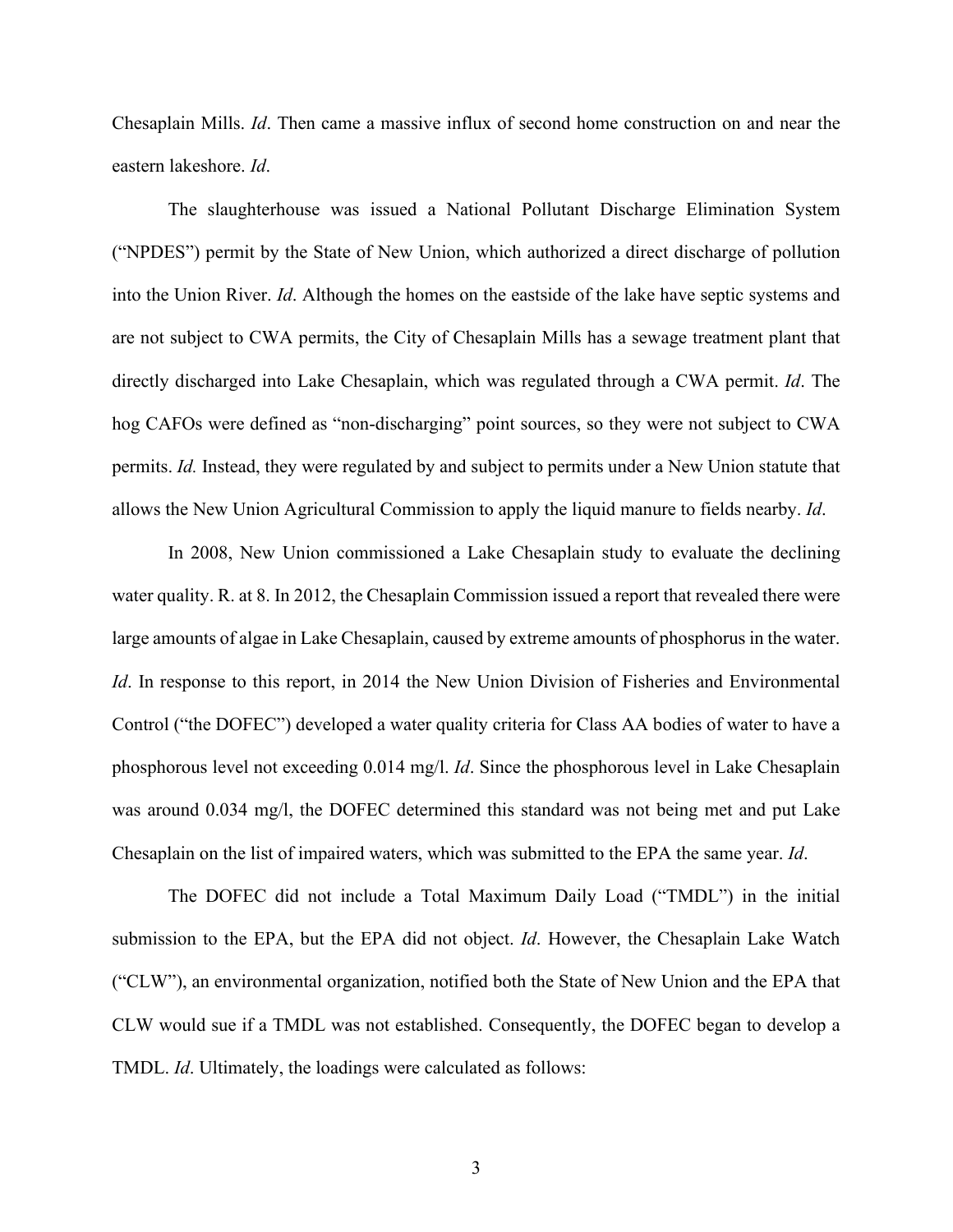Point Sources:

| Chesaplain Mills STP         | 23.4 |
|------------------------------|------|
| Chesaplain Slaughterhouse    | 38.5 |
| Nonpoint Sources             |      |
| <b>CAFO</b> Manure Spreading | 54.9 |
| Other agricultural sources   | 19.3 |
| Septic tank inputs           | 11.6 |
| <b>Natural Sources</b>       | 32.3 |

*Id*. In total, the loadings equaled 180 mt, but the DOFEC found that the main sources of phosphorous loadings were coming from the hog CAFOs because their manure spreading was spreading into the lake. R. at 9. In October 2017, the DOFEC publicly noticed a proposal to implement a TMDL that would phase the reduction in phosphorous discharges in increments of 7% from 180 mt over a five-year period, starting with 7% and ending with 35%. *Id*. However, there were numerous objections to this proposal. *Id*. In particular, the slaughterhouse and Chesaplain Mills objected to this treatment on the grounds that the proposed Best Management Practices ("BMPs") treatment for manure spreading, other agricultural treatment, and septic tanks were insufficient to achieve a 35% reduction. *Id*. In addition, the hog CAFOs objected stating New Union lacked statutory authority to impose BMPs on nonpoint sources. R. at 10. The DOFEC sided with the hog CAFOs and adopted a TMDL that started at a 120 mt, still reduced in 7% increments, but that did not include WLAs ("WLAs") or LAs ("LAs"). *Id*. Consequently, the EPA rejected this TMDL and adopted the DOFEC's original TMDL and included the necessary WLAs and LAs. *Id*.

 Since the EPA's adoption of the proper TMDL, New Union has taken no steps to improve the water quality of Lake Chesaplain. R. at 10. Consequently, Lake Chesaplain waters continue to violate the water quality standards set out in the Clean Water Act ("the CWA"). *Id*.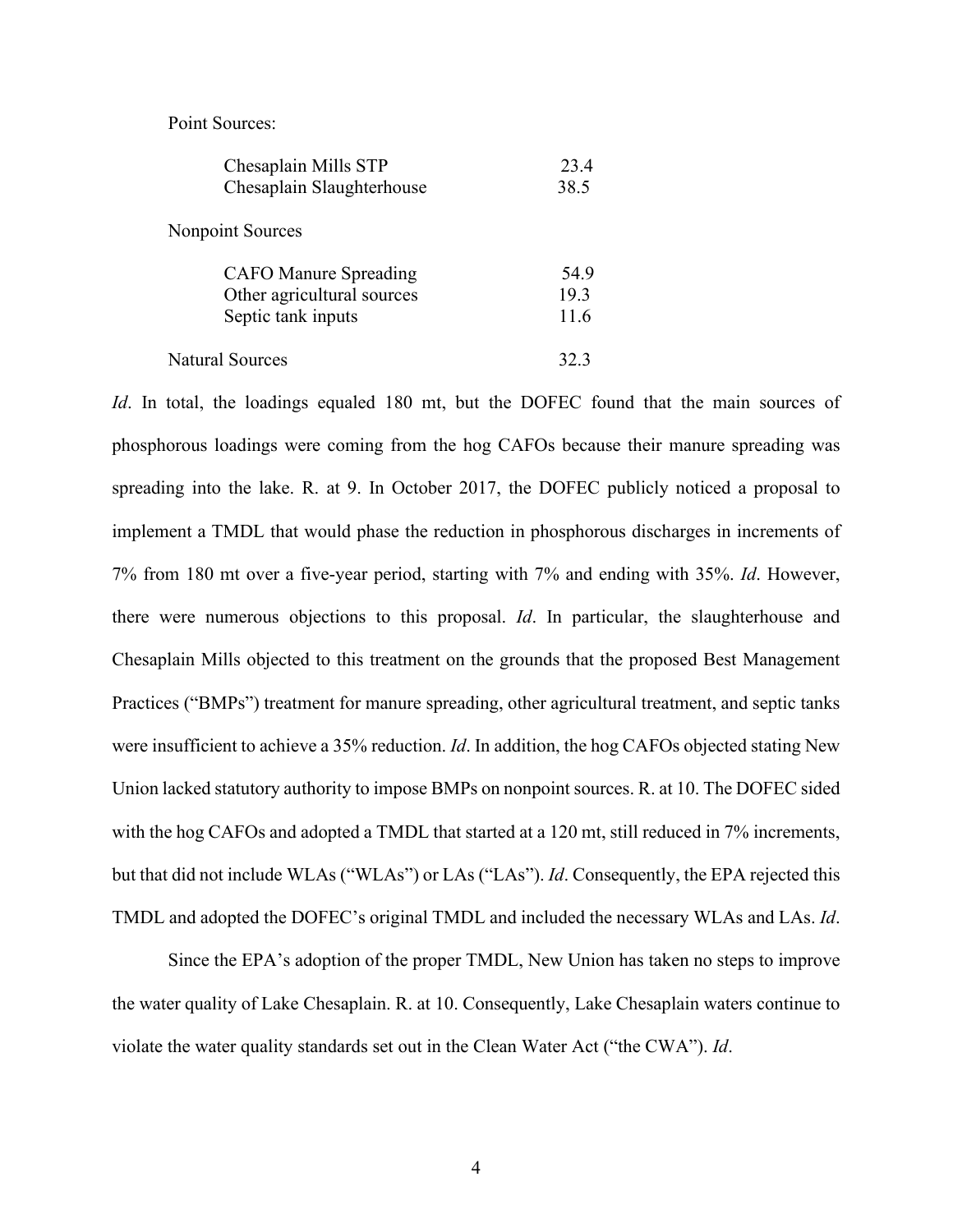## **II. Procedural History**

This is an appeal from multiple summary judgment motions out of the United States District Court for the District of New Union. This case was originally two separate actions but has since been consolidated into one case consisting of three parties: Chesaplain Lake Watch (hereafter, "CLW"), Plaintiff-Appellant-Cross Appellee; the State of New Union (hereafter, "New Union"), Plaintiff-Appellee-Cross Appellee; and the United States Environmental Protection Agency (hereafter, "the EPA"), Defendant-Appellant. R. at 2.

CLW commenced this action alleging that the excessive pollution in Lake Chesaplain prohibited the members living near or on the lake from enjoying its recreational purposes like swimming, boating, and fishing. R. at 11. CLW further argued that the TMDL proposed by the EPA failed to meet the standards of § 303(d) of the CWA. R. at 11. Additionally, New Union asserted that the EPA wrongfully rejected their TMDL and that the basis of their rejection was contrary to law. The EPA argued that the issues brought by CLW and New Union were not ripe for review. R. at 11. All parties moved for summary judgment and the district court held the following:

- (1) The issues were all ripe for review and neither CLW nor New Union would be prejudiced by proceeding with judicial review;
- (2) WLAs and LAs were not required to be included in the TMDL, and the EPA's rejection on that ground was contrary to law;
- (3) The EPA's TMDL could not take place over a period of five years because "daily" in respect to the TMDL does not mean annual limits but instead daily limits;
- (4) The EPA's decision to use nonpoint source BMPs to offset point source reductions was not arbitrary and capricious.

R. at 12-16. CLW and the EPA appealed the district court decision was appealed resulting in the current action. R. at 2. This Court has certified four issues for review. *Id.*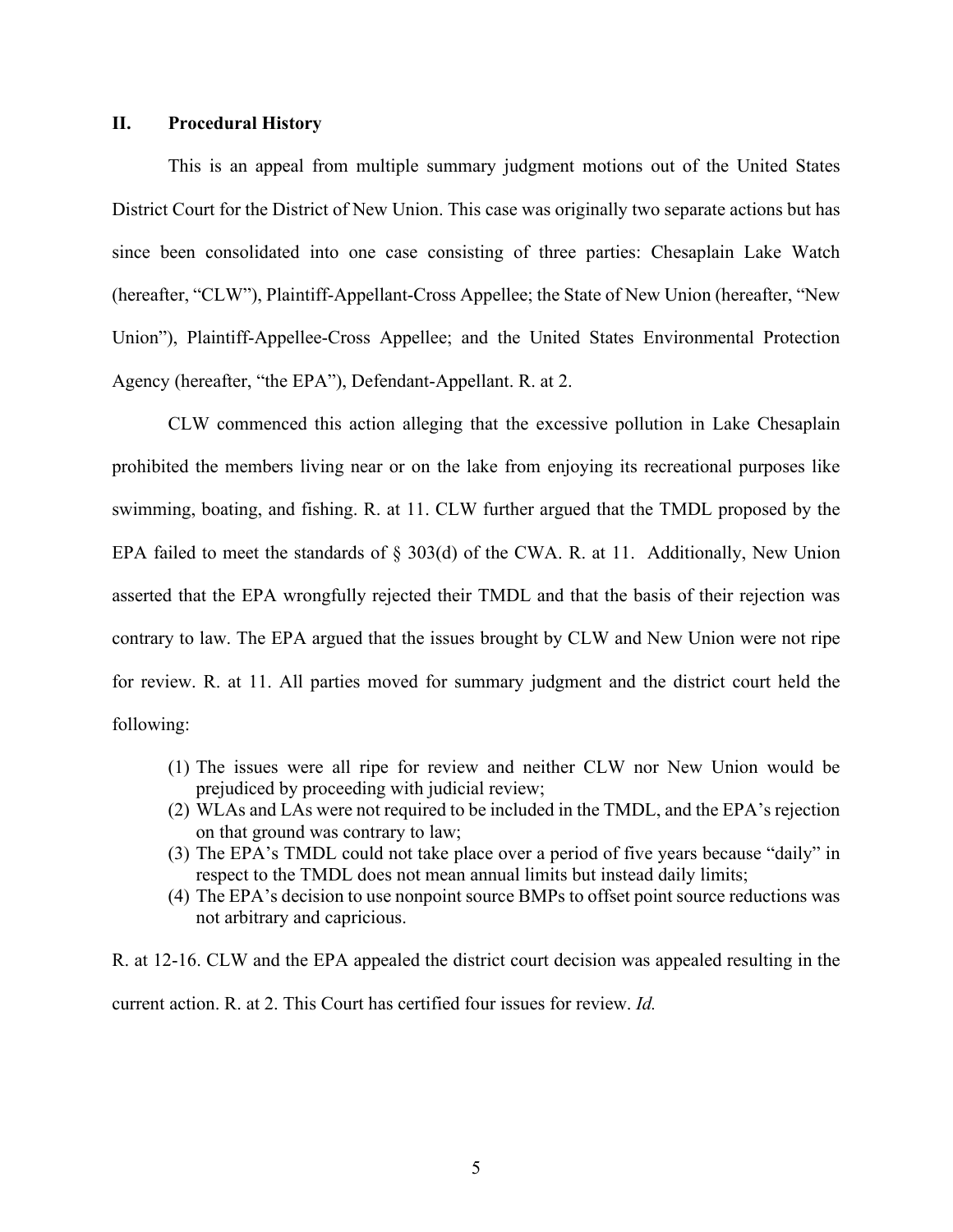#### **SUMMARY OF THE ARGUMENT**

The CWA is a comprehensive water quality statute enacted by Congress with the purpose of "restor[ing] and maintain[ing] the chemical, physical, and biological integrity of the Nation's waters." *Rapanos v. United States*, 547 U.S. 715, 759 (2006) (plurality opinion) (quoting 33 U.S.C. § 1251(a)). To achieve that goal, state and federal governments must work together. *Ohio Valley Env't Coal., Inc. v. McCarthy*, No. CV 3:15-0271, 2016 WL 4744164 \*2 (S.D.W. Va. 2016). One of the key elements of this cooperation is establishing effective TMDLs,<sup>[2](#page-11-0)</sup> which are used as a tool for reducing and eliminating pollutants by limiting the total amount of pollutants allowed in the waterbody. *Farm Bureau*, 792 F.3d at 287. While the states propose the initial TMDLs, the EPA has complete discretion to approve or deny a TMDL. *Muszynski* 268 F.3d at 94-95. Further, the EPA must approve a TMDL before it can be implemented. *Id.* If the EPA rejects the TDML, the agency may promulgate its own. *Id.* That is precisely what happened in this case when the EPA denied the proposed TMDL and elected to adopt the DOFEC's original with the addition of WLAs and LAs. R. at 10.

Adjudication of the EPA's decision to reject New Union's proposed TMDL and adopt its own TMDL would be unconstitutional because an analysis of the three ripeness factors adopted in *Ohio Forestry Ass'n* demonstrate the matter is not ripe for judicial review. The first factor is whether delayed review will cause hardship to the plaintiffs. *Ohio Forestry Ass'n, Inc. v. Sierra Club*, 523 U.S. 726, 733, (1998). The only hardship New Union and CLW might face is a timing

<span id="page-11-0"></span> $2$  TMDLs are introduced when a state's water quality standards, which are governed by the EPA, are not met. *Natural Resources Defense Council, Inc. v. Muszynski* 268 F.3d 91, 94-95 (2d Cir. 2001). When that occurs, the state is required to adopt use-based water quality standards and rank their waters by priority before establishing TMDLs for any pollutants listed by the EPA and present in the priority waters. *Am. Farm Bureau Fed'n v. U.S. E.P.A.*, 792 F.3d 281, 287 (3d Cir. 2015). In this case, the priority body of water is Lake Chesaplain and the listed pollutant is phosphorus. R. at 6.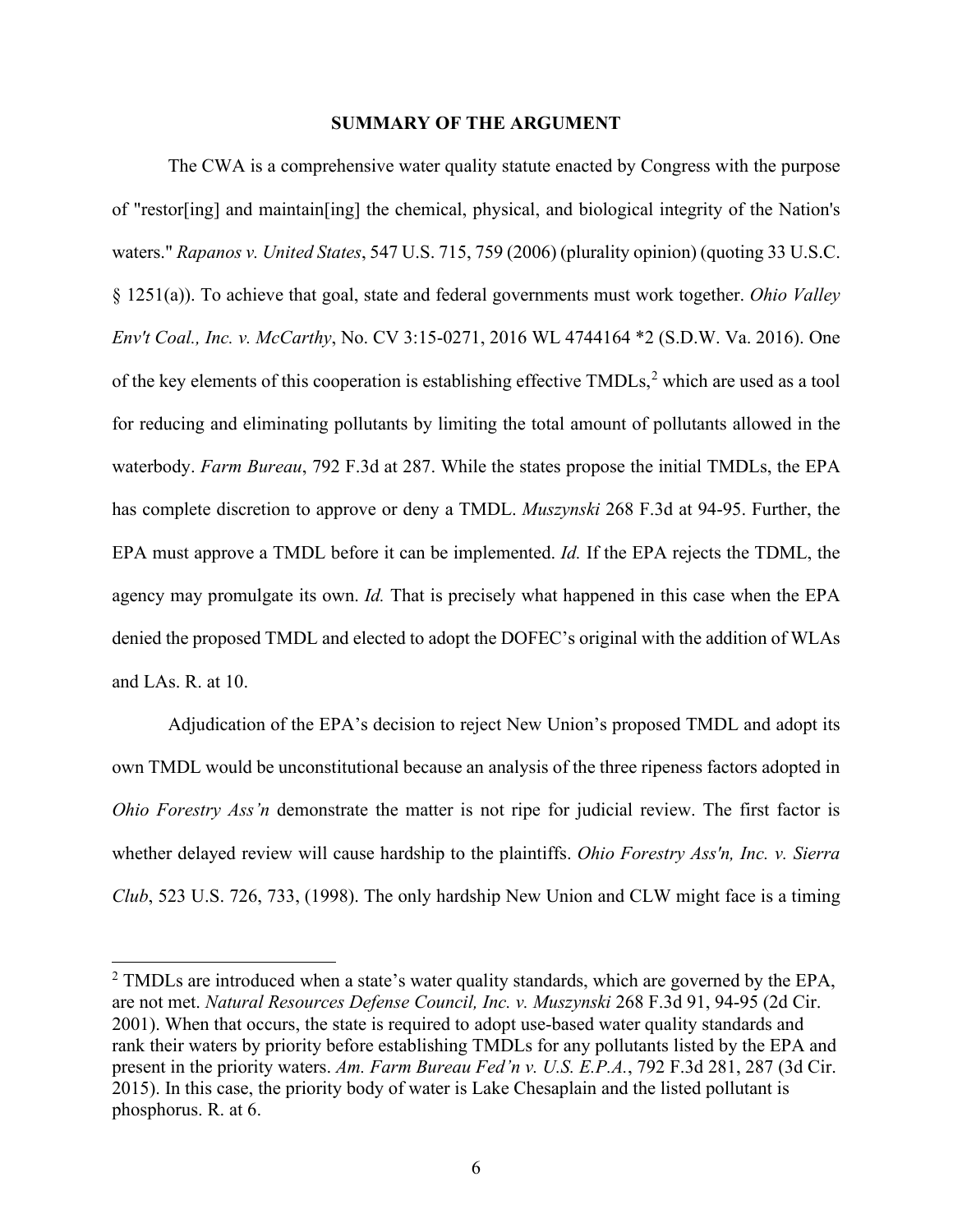inconvenience since it is not clear when, or even if, New Union will have to modify NPDES permits or implement BMPs. The second factor is whether judicial intervention will interfere with further administrative action. *Id.* This factor weighs heavily against ripeness because the TMDL adoption process is not complete. The effectiveness of the TMDL can only be measured after BMPs are implemented or NPDES permits are modified. The EPA is still working to finalize the disputed TMDL. Until that limit is finalized, any judicial intervention would be premature. The third factor is if courts would benefit from further factual development of the issues. *Id*. Given the EPA is still in the process of finalizing the disputed TMDL, data and research are still being reviewed to ensure the EPA's adopted TMDL is the most effective way to address the phosphorus levels in Lake Chesaplain. New Union and CLW's disputes are premature as they could still be addressed before New Union would be required to implement the TMDL. Postponing review to allow the EPA time to address these problems through the established process would provide ample factual development of the disputed issues. Not to mention that the disputes could be resolved altogether and save the Court valuable time and resources. Altogether, the ripeness factors indicate that this case is not yet ripe for judicial review.

WLAs and LAs are a necessary component of a TMDL. The EPA, therefore, properly rejected New Union's proposed TMDL as it failed to include those allocations. This issue is simply one of statutory interpretation. Congress has made it clear that WLAs and LAs are needed for a TMDL. *See generally* Water Quality Planning and Management ("WQPM"), 50 Fed. Reg. 1774- 01 (1985). But even if the court determines Congressional authority is not clear, a *Chevron* analysis demonstrates that the EPA's interpretation, and thereby rejection of New Union's TMDL, is correct. According to *Chevron*, if Congress has spoken on the issue, then the analysis stops there. *Chevron, U.S.A., Inc. v. Nat. Res. Def. Council, Inc.*, 467 U.S. 837, 843 (1984). Although Congress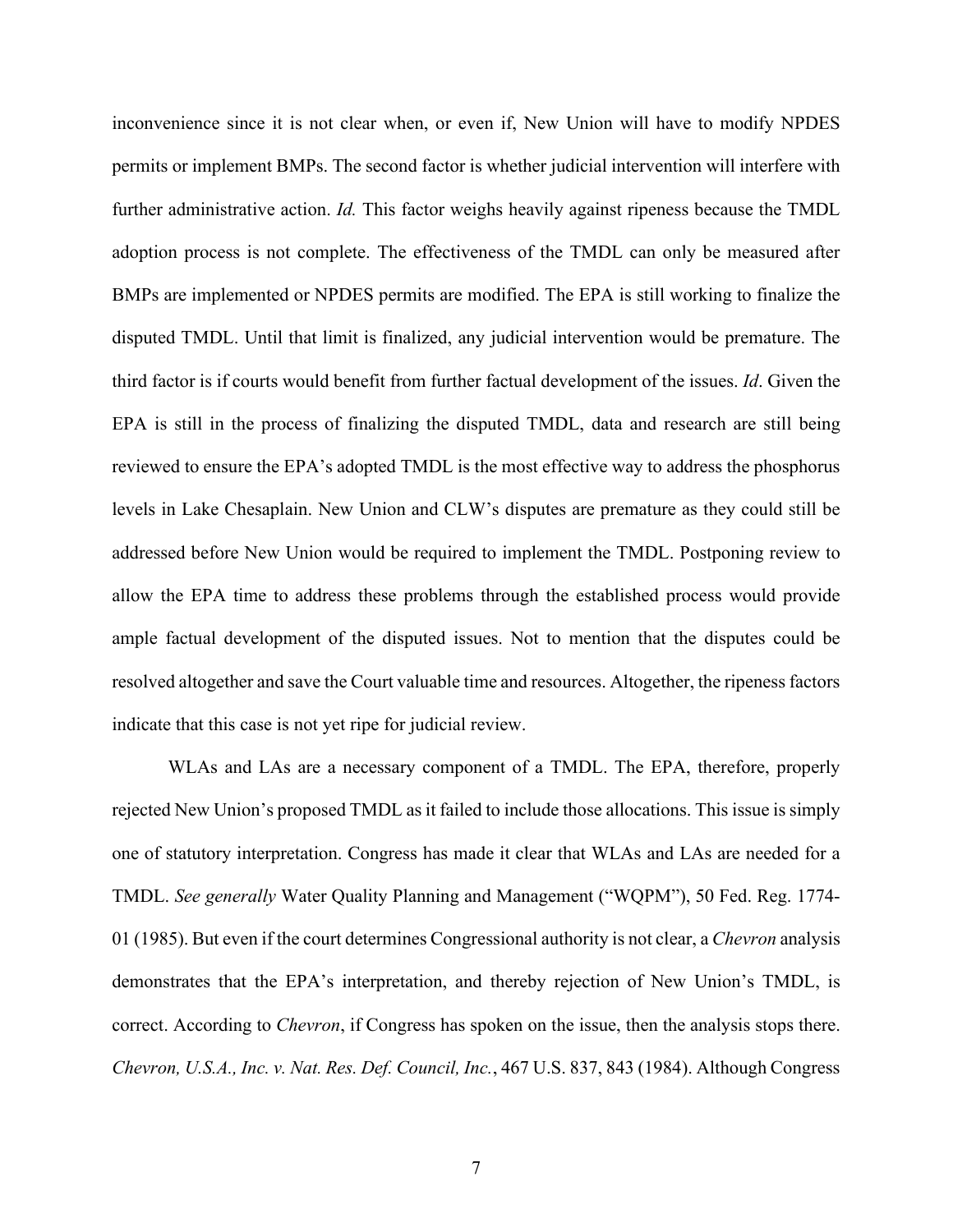did not explicitly state the necessity of WLAs and LAs in the CWA, Federal Register Chapter 50 § 1774-01 does note the necessity of WLAs and LAs in establishing a proper TMDL. WQPM, 50 Fed. Reg. 1774-01. Nevertheless, even if this Court finds the matter remains ambiguous, the EPA's interpretation that these allocations are required is owed deference. *Ohio Forestry Ass'n*, 523 U.S. at 733. It is entirely permissible that the term "total maximum daily load" should be interpreted to include both WLAs and LAs in order to properly encompass the Congressional intent behind "total loads." Therefore, this Court must hold that the EPA properly rejected New Union's proposed TMDL.

Similarly, the EPA's decision to broadly interpret the word "daily" in "total maximum daily load" to include annual limits to be implemented over a period of five years does not violate § 303(d) of the CWA. Again, this issue is simply a matter of statutory interpretation that is owed *Chevron* deference. So, this Court must look to: (1) whether Congress was ambiguous to the issue; and, if so, (2) whether the EPA's interpretation of the issue is an acceptable construction of the statute. *Chevron*, 467 U.S. at 843. As to the first step, § 303(d) is ambiguous since the traditional definition of "daily" is insufficient to deal with complex matters of water quality. Indeed, turning to the second step of interpreting the ambiguous statute, Congress often intentionally leaves ambiguity in these complex areas to allow the EPA to interpret the term using its expertise. See generally *United States v. Mead Corp.*, 533 U.S. 218 (S. Ct. 2001). Further, in interpreting these terms, the EPA is not bound to the dictionary definition that may have a different meaning in the matter being regulated. *Farm Bureau*, 792 F.3d at 294. Given that phosphorous varies seasonally and annually, a literal "daily" load would not be an effective measure of regulating the pollutant. Thus, this Court should find the EPA permissibly interpreted "daily" to include annual limits that accord with the changes in the phosphorus pollutant.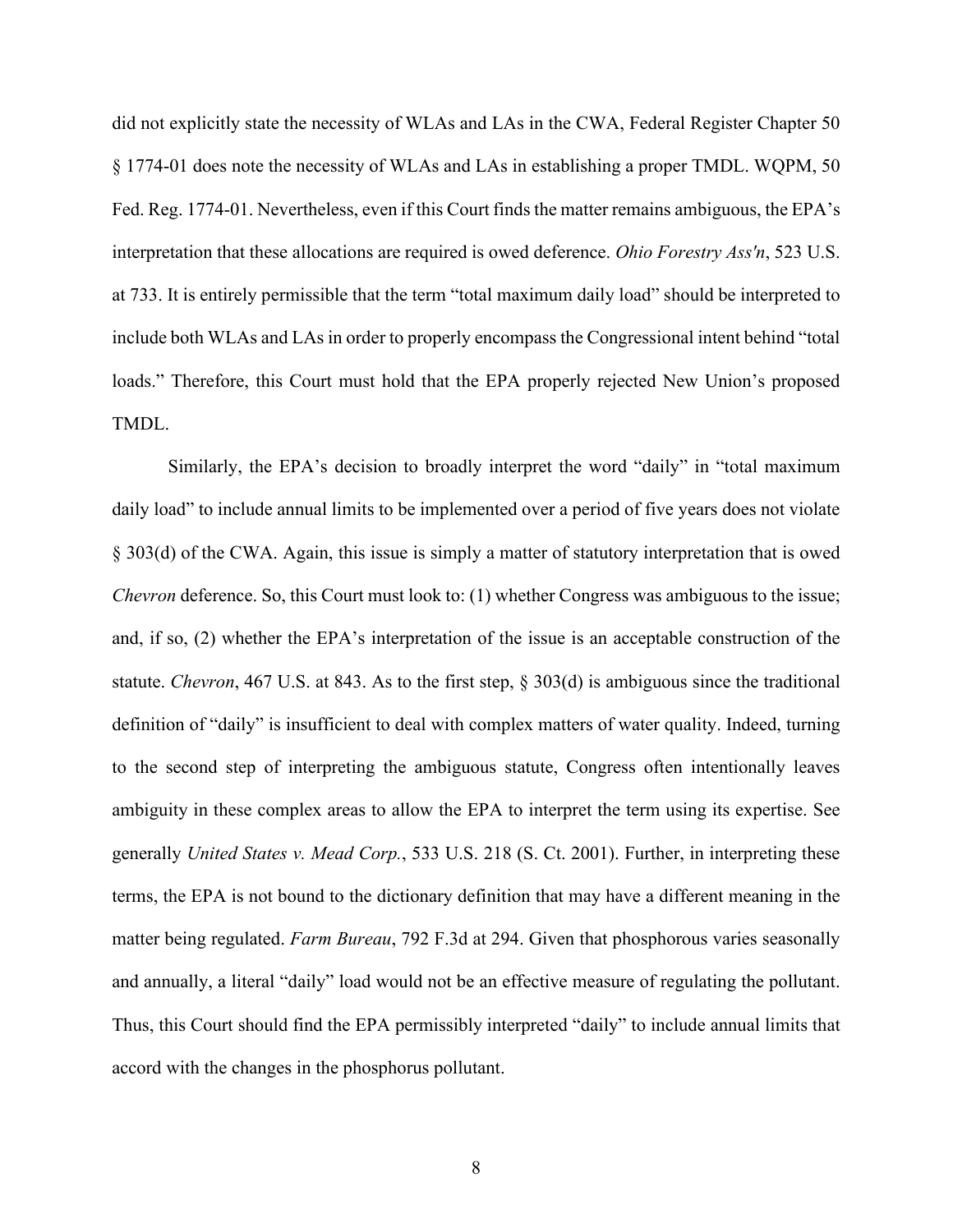Lastly, the EPA did not abuse its discretion in crediting BMPs for non-point sources as the decision was one based on all relevant factors and was not contrary to law. Courts should not find an agency abused its discretion if the action was intended by Congress or was plausible in light of the agency's expertise. *Natural Resources Defense Council v. United States EPA*, 808 F.3d 556 (2d Cir. 2015) (hereafter, "*NRDC*, 808 F.3d at 556.") First, Congress specifically gave the EPA authority to regulate nonpoint sources under the CWA. *Farm Bureau*, 792 F.3d at 296. Further, based on the EPA's expertise, the agency determined crediting nonpoint sources is a reliable way of reducing overall pollution and achieving the water quality goals of the CWA. Therefore, this decision was not an abuse of discretion. While CLW argues the EPA is subject to the "reasonable assurance" standard, that standard has not been adopted through notice and comment rulemaking and, therefore, is not binding. R. at 16; *United States Steel Corp. v. United States Envtl. Prot. Agency*, 595 F.2d 207, 212 (5th Cir. 1979); *See generally* Administrative Procedures Act ("APA") § 6, 5 U.S.C. §§§ 551-53. Thus, this Court should agree with the lower court in finding the EPA did not abuse its discretion, nor was it arbitrary and capricious, in deciding to credit non-point sources for using BMPs pollution reductions to reduce the amount of WLAs for point sources.

For the aforementioned reasons, this Court should reverse the decision of the district court regarding issues I, II, and III, and affirm the ruling on issue IV.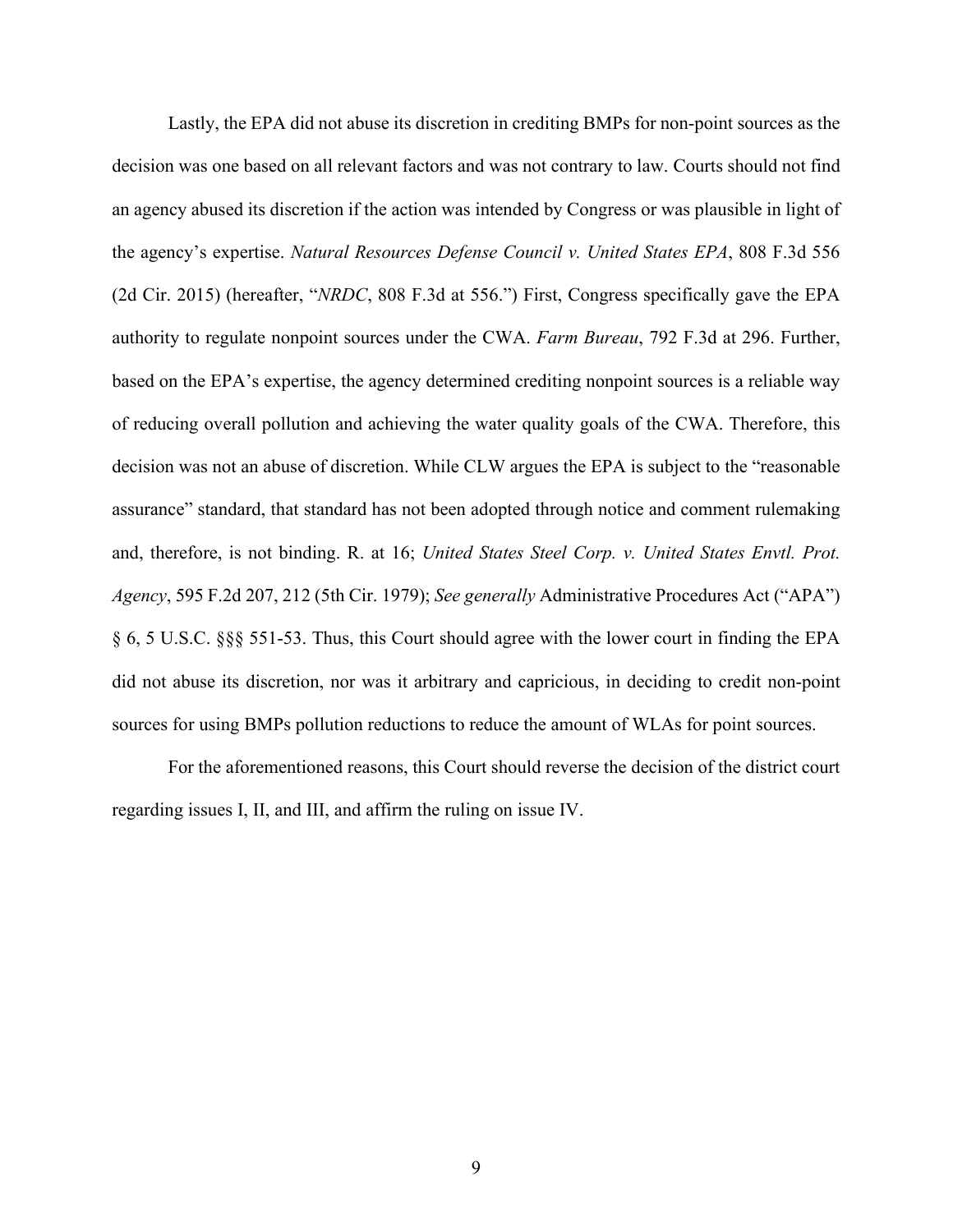#### **ARGUMENT**

# **I. THE EPA'S DETERMINATION TO REJECT THE NEW UNION WATERSHED PHOSPHOROUS TMDL AND ADOPT ITS OWN IS NOT RIPE FOR JUDICIAL REVIEW BECAUSE FURTHER ADMINISTRATIVE ACTION IS NEEDED.**

The EPA's decision to adopt its own phosphorous TMDL and discard New Union's TMDL is not yet ripe for review. Due to the immediate judicial action, the EPA has not yet had the opportunity to make the necessary modifications to NPDES permits or BMPs requirements.

The Supreme Court has noted that the ripeness doctrine attempts to provide an agency with the "greater opportunity to apply, interpret, or revise policies, regulations, or statutes without possibly premature interference by different individual courts applying 'ripeness' and 'exhaustion' exceptions case by case." *Shalala v. Illinois Council on Long Term Care, Inc.*, 529 U.S. 1, 13, (2000). The Court has also stated that to determine whether an agency's decision is ripe for judicial review, court needs to examine "both the 'fitness of the issues for judicial decision' and the 'hardship to the parties of withholding court consideration.'" *Ohio Forestry Ass'n*, 523 U.S. at 733. To further analyze these issues, the Supreme Court established three factors: "(1) whether delayed review would cause hardship to the plaintiffs; (2) whether judicial intervention would inappropriately interfere with further administrative action; and (3) whether the courts would benefit from further factual development of the issues presented." *Id.* Postponing judicial intervention would not cause hardship to New Union and CLW; would prevent interference with further administrative actions; and would benefit the courts with further factual development of the TDML's appropriateness. Therefore, this Court should find the ripeness factors indicate this matter is not ripe for review.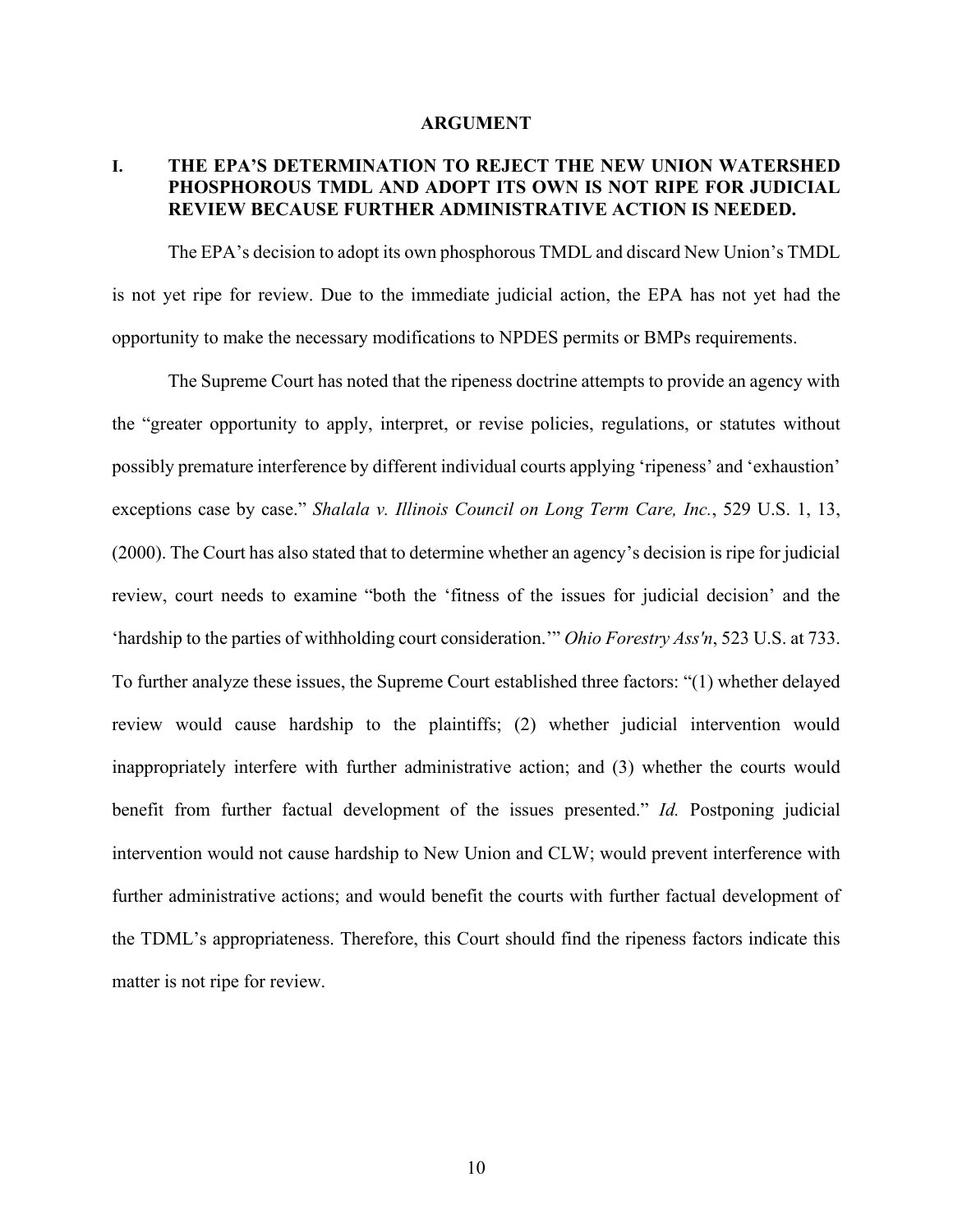## **A. Postponing Review Until After the TMDL Goes into Effect would not Cause Hardship to CLW or New Union.**

Although the TMDL in question does require specific NPDES permit limits that New Union will be required to implement, the Plaintiffs would not suffer financially. Further, they would only potentially suffer a small inconvenience by not knowing the exact time as to when they would modify the permit limits or implement BMPs. The hardship factor considers both how the parties would suffer financially and the level of uncertainty present absent the judicial review. *City of Kennett*, 887 F.3d at 434. In addition, hardship does not mean something that makes life harder, but instead means "hardship of a legal kind, or something that imposes a 'significant practical harm' upon the plaintiff." *Colwell v. Dep't of Health & Human Servs.*, 558 F.3d 1112, 1128 (9th Cir. 2009). In *Colwell*, the plaintiff's claims did not rise to a "significant practical harm," and thus were not ripe for review, because they did not demonstrate any harm suffered was "immediate, direct, and significant." *Colwell*, 558 F.3d at 1129. The plaintiffs also failed to demonstrate that their level of hardship would outweigh the agency's interest in delaying review. *Id*. Because of these factors, the court dismissed the case for lack of ripeness. *Id*. at 1130.

Importantly, even if this Court does find a "significant practical harm," hardship is only one of the factors the court may consider when making their determination. *Ohio Forestry Ass'n*, 523 U.S. at 733. Therefore, regardless of any harm, the ripeness doctrine still requires the Court to take all three factors into consideration. *Id.*

Here, CLW and New Union do not state anywhere in the record that they would be burdened financially, nor can they prove that postponing this case would cause them financial hardship. The only potential burden New Union may suffer is minor inconvenience because they would not know the exact time they would need to modify the NPDES permit limits or implement BMPs requirements. But, similar to the plaintiffs in *Colwell*, this timing inconvenience is certainly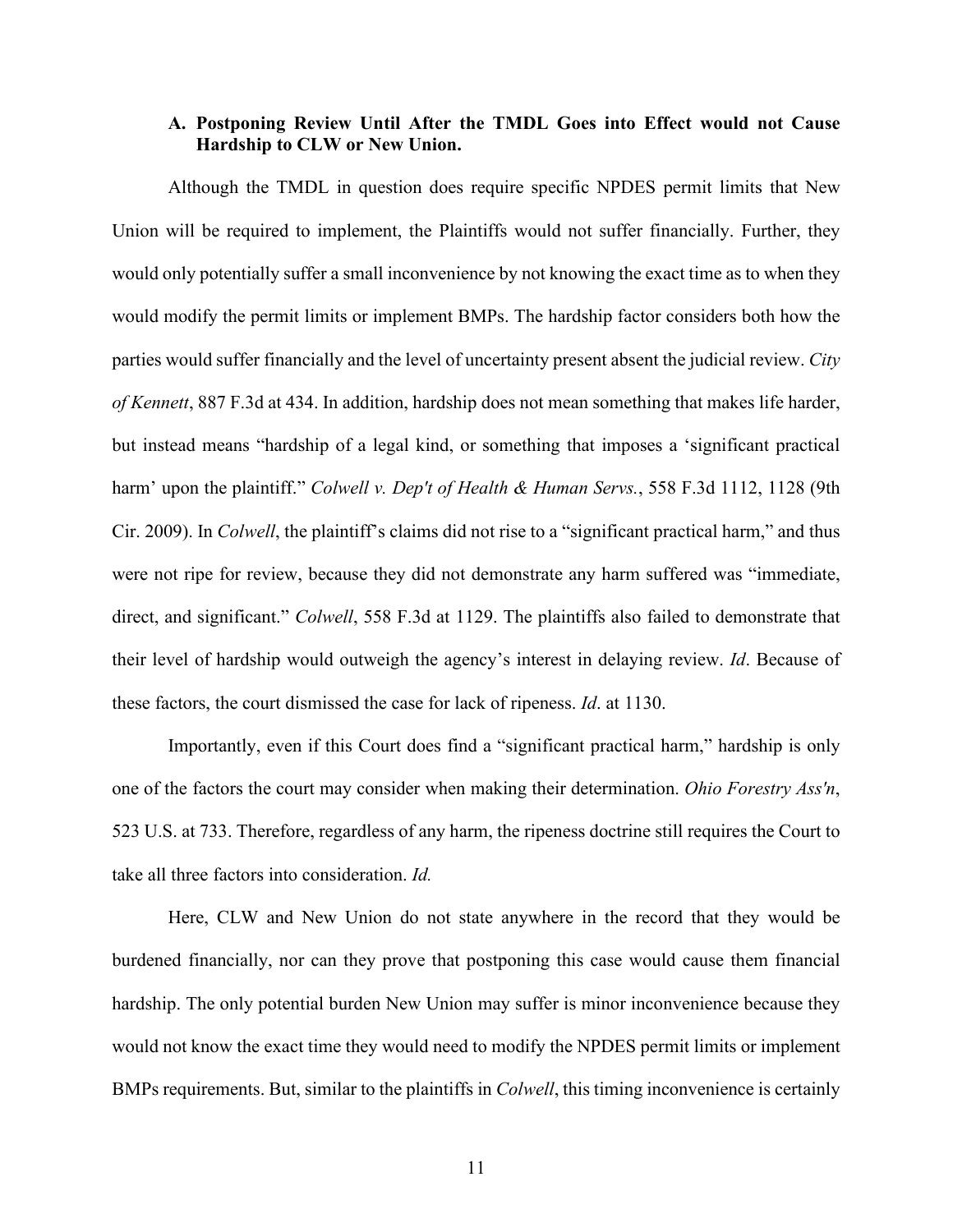not one that raises to the standard of "significant practical harm" since the record is void of any alleged immediate or direct harm. New Union also fails to state how their hardship is greater than the EPA's interest in delaying review to complete the administrative duties assigned to the agency by Congress pursuant to the CWA. New Union modifying the NPDES permit or implementing BMPs is not even a question of "when" but is instead a question of "if" because any potential inconveniences are dependent on administrative actions that have no even been taken, and New Union is not required to implement or modify anything at this point in time.

Alternatively, even if this court is convinced that the uncertainty of the timing is an inconvenience so great that New Union would be significantly burdened, this is only one of the factors the court must consider when making their determination. Therefore, this court would still need to analyze the second and third ripeness factors.

# **B. Premature Judicial Intervention Would Interfere with Further Important Administrative Action.**

Allowing this case to proceed in the court system would interfere with the final step of the TMDL development process and ultimately hinder the EPA conducting important administrative actions. All administrative actions must be completed before judicial action can be taken. *Ohio Forestry Ass'n*, 523 U.S. at 733. Further, the effects of the final administrative decision must be felt in a concrete way by the parties challenging the decision. *Id.*

Specific to the CWA,  $\S 303(e)$  $\S 303(e)$  $\S 303(e)$  sets out the process to which a TMDL is approved.<sup>3</sup> When these steps are completed, administrative action is also complete. EPA, GUIDANCE DOCUMENT (1991). According to  $\S 303(e)$ , the final steps of the TMDL process are as follows:

<span id="page-17-0"></span><sup>3</sup> *See* EPA, GUIDANCE FOR WATER QUALITY-BASED DECISIONS: THE TMDL PROCESS (1991) (EPA authorized guidance document interpreting CWA § 303(d) to explain the TMDL process and describe the necessary steps for completing a TDML) (hereafter "EPA, GUIDANCE DOCUMENT (1991)"); *see generally* CWA § 303(d).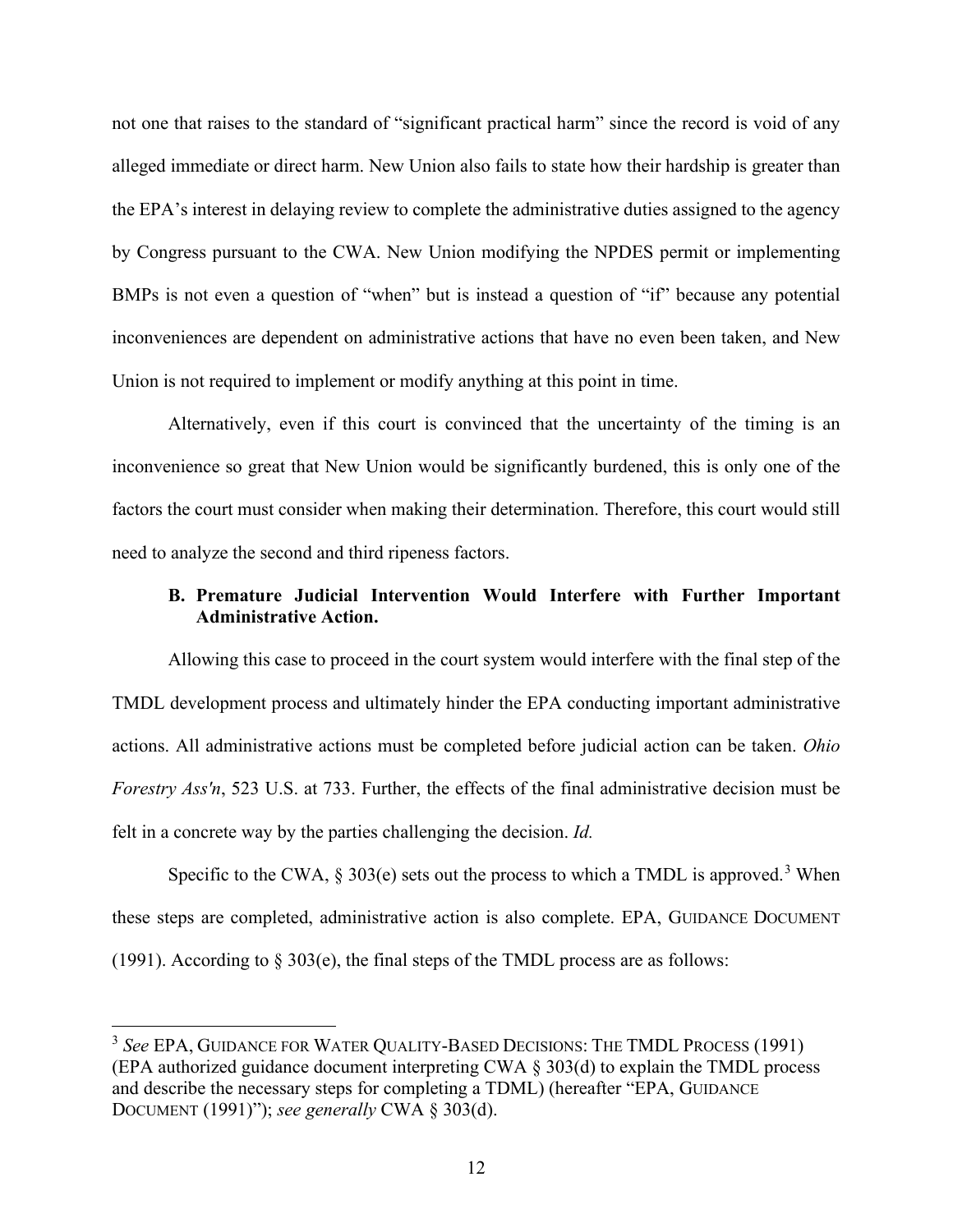(1) determine if the TMDL acceptable to the EPA,

(2) if no, the EPA adopts its own TMDL, makes the changes necessary, issues a public notice, and sends the new TMDL to the state, and

(3) the state includes the EPA approved TMDL in NPDES permits, BMPs controls, etc, all of which are established in cooperation with the EPA.

## *Id.* (interpreting CWA § 303(e)).

If all administrative actions have not been taken before judicial intervention, the judicial decision could impede on the agency's system and policies set out by Congress. *Ohio Forestry Ass'n*, 523 U.S. at 733. In *Ohio Forestry Ass'n*, the Supreme Court analyzed the ripeness doctrine and its factors through the lens of a dispute between the United States Forestry Service and the Sierra Club. *Id.* For the second factor in particular, the Court held that judicial intervention would "hinder the agency [in] refin[ing] its policies" by potentially making decisions that would be inconsistent with the original plan, or through making decisions that would interfere with the system Congress set out for the agency. *Id.* at 736. The Court ultimately determined the case was not ripe for review and that the agency needed to take more administrative action before the lawsuit could proceed within the court system. *Id.* at 738.

Here, like in *Ohio Forestry Ass'n*, there is additional administrative action that needs to take place for the case to be considered ripe for judicial review. In *Ohio Forestry Ass'n*, the Court reasoned that deciding the case would potentially hinder the agency's plan and the process developed by Congress. Similarly, judicial intervention in this matter would hinder the process Congress outlined in the CWA regarding TMDL approval. The final step of establishing a TMDL requires states to take the TMDL approved by the EPA and incorporate it into NPDES permits and BMPs measures in cooperation with the EPA. New Union taken neither of these steps and instead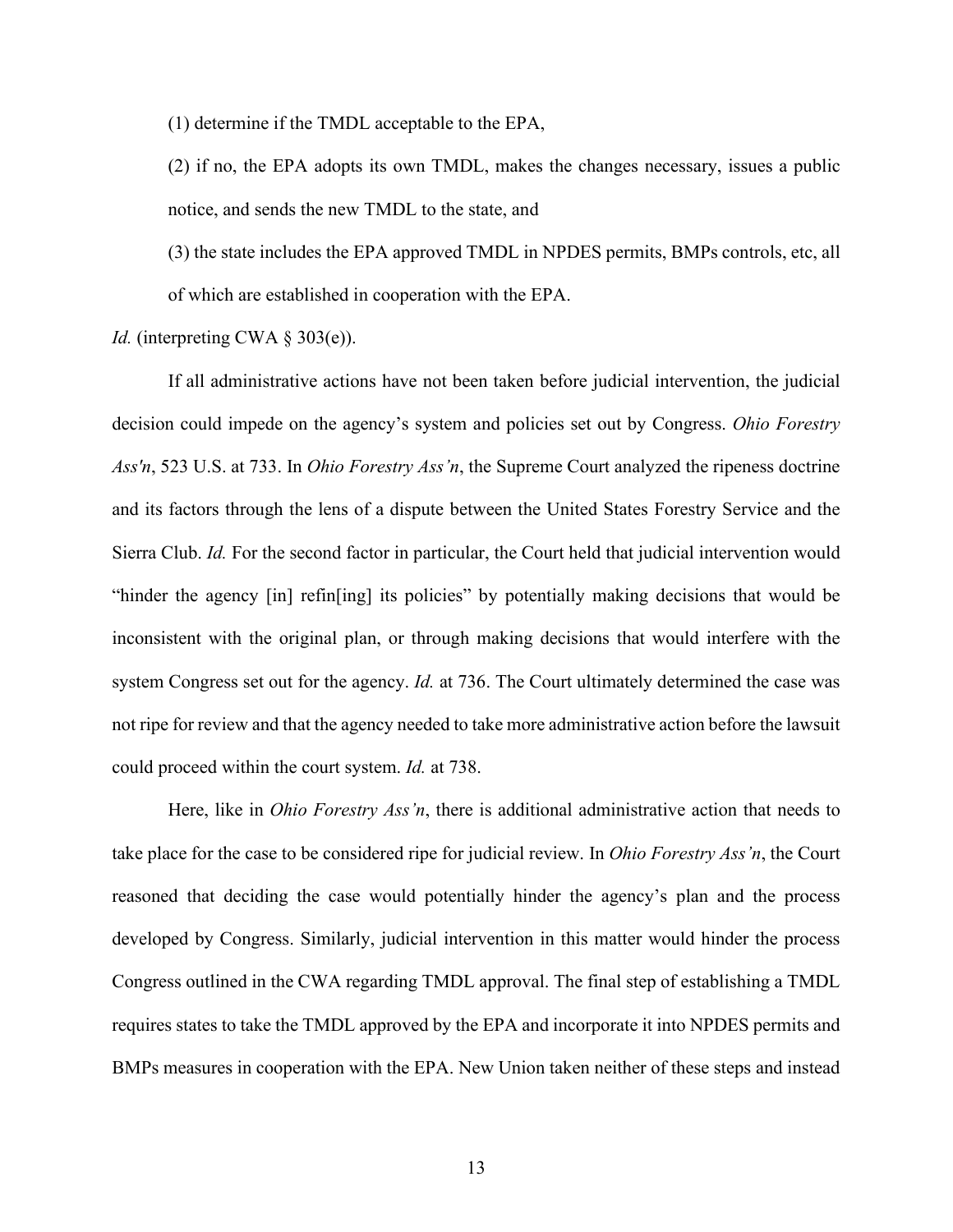argues that the mere development of the Lake Chesaplain TMDL allows for judicial action. However, since the NPDES permits and BMPs measures have not been evaluated, the TMDL process is not complete.

Although issuing NPDES permits and implementing BMPs measures are New Union's responsibility, the EPA is still involved through a cooperative effort. So, all administrative actions have not been fully exhausted. New Union should be required to take the steps to finalize the NPDES permits and BMPs measures in accordance with the EPA's TMDL and work with the EPA regarding any issues. Because New Union failed to do this, allowing this matter to proceed would allow judicial intervention before the completion of the TMDL process outlined by Congress. This court, like the Supreme Court did in *Ohio Forestry Ass'n*, should find this case is not ripe for review since judicial intervention would potentially hamper the methodology and TMDL process set out by Congress in the CWA.

# **C. Allowing the TDMLs to go into Effect would Benefit the Court with Further Factual Development of the Issues.**

The issues presented in this case all center around the development, finalization, and implementation of the Lake Chesaplain TMDL. Since the TMDL that New Union developed did not meet the water quality standards of the CWA, the EPA, pursuant to the TMDL development process, created their own TMDL and implementation plan to reduce the pollution in Lake Chesaplain. However, New Union brought this action before the TMDL process was complete. The issues raised in this matter could resolve themselves if further fact-dependent actions, such as modifying NPDES permits and implementing BMPs measures, are taken. For instance, since all of the issues center around the Lake Chesaplain TMDL, if the TMDL is found to effectively improve the water quality of the lake then the issues will resolve themselves. Either way, it is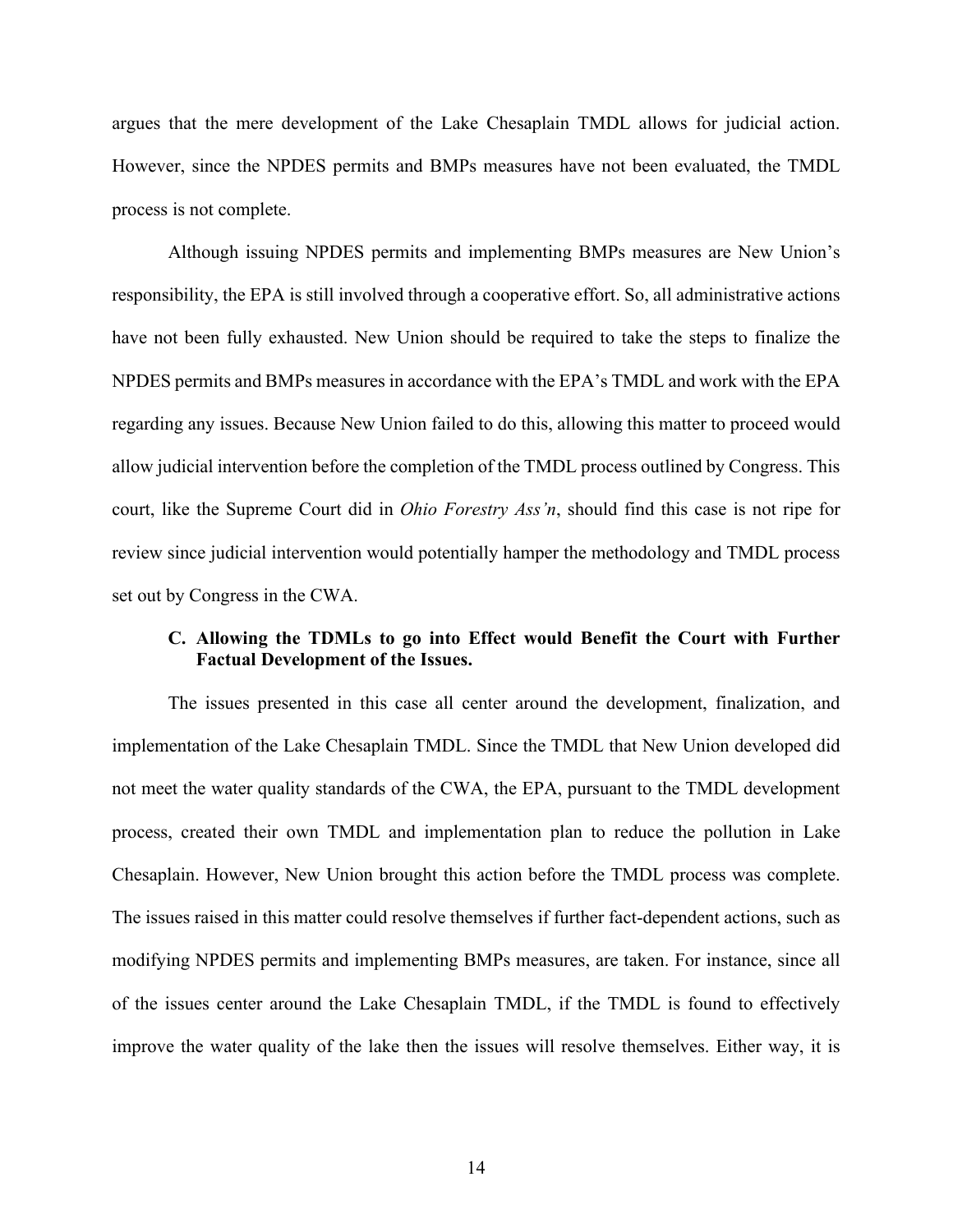entirely likely the court will not need to intervene. However, the EPA cannot know this unless the court delays intervention to allow fact-determinative actions to occur.

Further, the judicial system as a whole could benefit from postponing review by setting precedent that prevents parties from bringing action prior to the finalization of a TMDL. Otherwise, courts will be tasked with trying to determine which administrative action should be taken before the process is complete and all facts are present. The decision the court comes up with could be unnecessary if the decision is resolved within the final steps of an administrative process.

 Since CLW and New Union will not suffer any hardship so great that it would burden them significantly; judicial intervention will prohibit further administrative action; and courts will benefit from further factual development like modification of NPDES permits or implementing BMPs — all three ripeness factors indicate this matter is not ready for judicial review. Therefore, this case should be dismissed as it is not ripe for adjudication.

# **II. NEW UNION's TMDL FAILED TO INCLUDE WLAs AND LAs, WHICH ARE NEEDED TO ESTABLISH A PROPER TMDL.**

The EPA rejected New Union's 2018 TMDL because they failed to include WLAs and LAs within the proposal. New Union argues that, because CWA § 303(d) does not explicitly state that WLAs and LAs are required, the EPA's rejection of their TMDL on these grounds is contrary to law. To resolve this dispute this Court should conduct a *Chevron* analysis. According to *Chevron*, when a court is having to review an agency's construction of a statute it administers, there are two steps the court must take. *Chevron*, 467 U.S. at 843. First, the court must determine if Congress has spoken on the issue. *Id.* If the Congressional intent of is clear, the court goes no further. *Id.* If Congressional intent is not clear, the second *Chevron* step guides that court does not simply make up its own interpretation, but evaluates whether the agency's decision is based on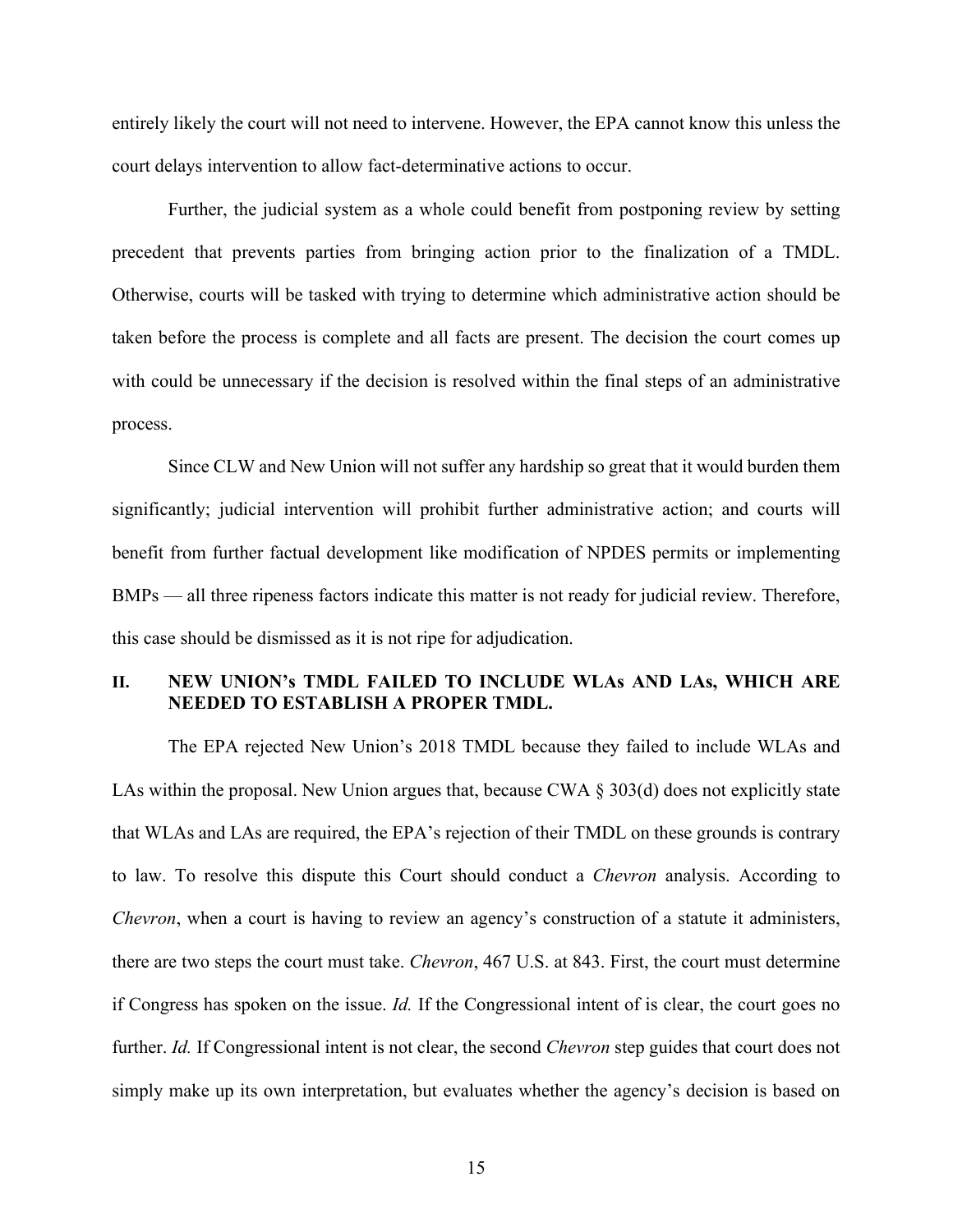acceptable construction of the statute. *Id*. In this case, a *Chevron* analysis demonstrates the EPA appropriately determined WLAs and LAs are needed for a complete calculation of a TMDL.

#### **A. Congress Intended WLAs and LAs to be Included in TMDLs**

This court need not go past the first step of the Chevron analysis since Congress has spoken directly to whether WLAs and LAs need to be included to properly establish a TMDL. Both the CWA and Federal Regulations include WLAs and LAs within their interpretation of "total maximum daily load," making this issue nothing more than a mere matter of basic statutory interpretation.

In chapter 50 § 1774 of the Federal Register, the EPA established the final rules and regulations that would make it easier for the States to uphold proper water quality standards. WQPM, 50 Fed. Reg. 01,1774. Regarding TMDLs, the regulations explicitly state:

"Although section  $303(d)(2)$  of the Act does not specifically mention either WLAs or LAs, it is impossible to evaluate whether a TMDL is technically sound and whether it will be able to achieve standards without evaluating component WLAs and LAs and how these loads were calculated. Thus, it is necessary for EPA to review and approve or disapprove a TMDL in conjunction with component WLAs and LAs."

*Id.* at 1775. Additionally, the TMDL guide established by the EPA contains similar language, stating that WLAs and LAs are both necessary components of a TMDL. EPA, GUIDANCE DOCUMENT (1991).

Established law and the EPA have made it plainly clear numerous times that WLAs and LAs must be included in a TMDL calculation for a proper evaluation of the TMDL. The EPA's decision to reject New Union's 2018 TMDL for failure to include WLAs and LAs cannot be contrary to law when the law clearly states both allocations are necessary components of the computation and interpretation of "total maximum daily load." However, even if this court feels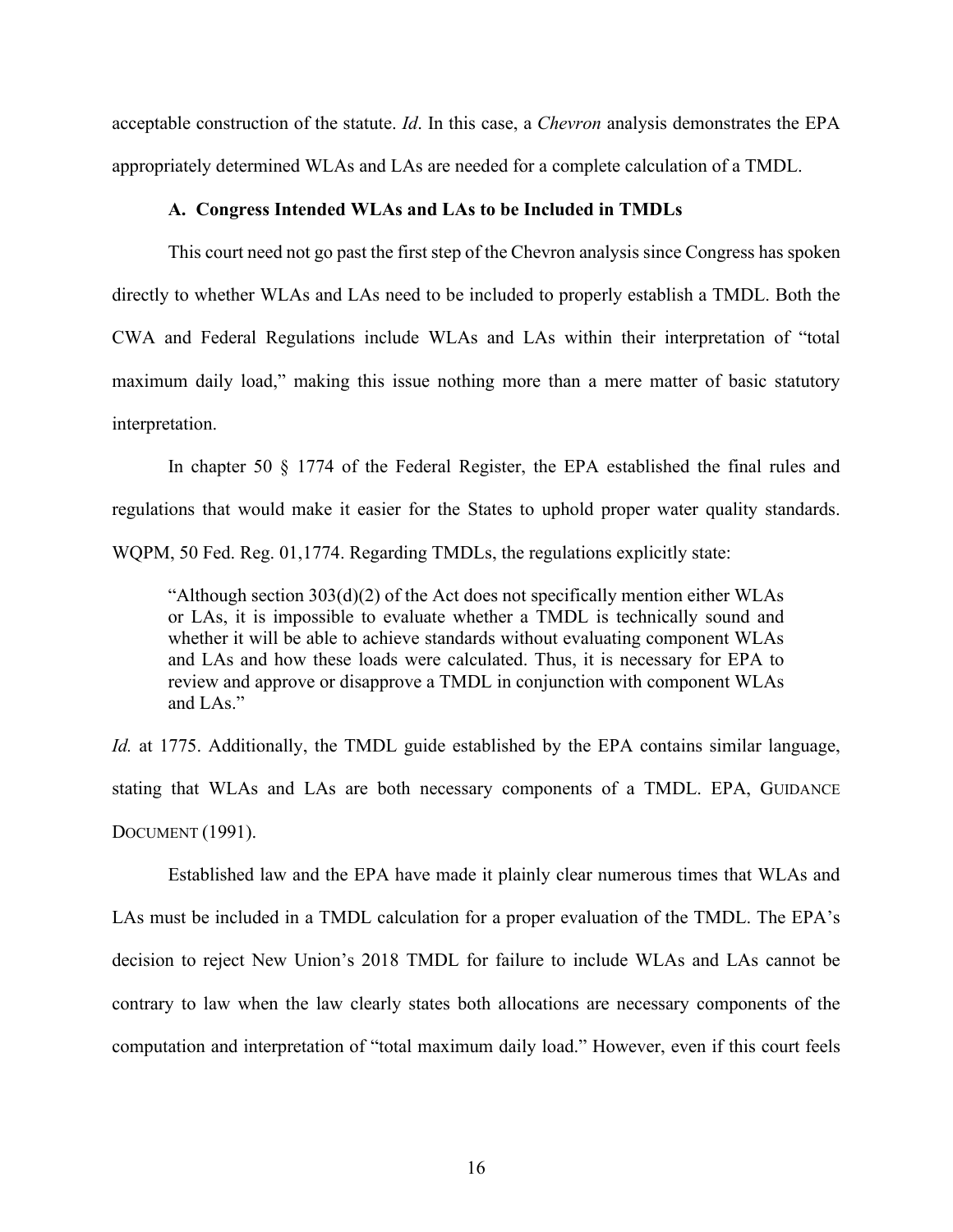the need to go further, the EPA's interpretation of "total maximum daily load" is based on an acceptable construction of the CWA.

# **B. The Plain Meaning of the Word "Total" in and of itself Proves WLAs and LAs are Needed in a TMDL.**

"Total" in "total maximum daily load" insinuates that all possible allocations need to be included in the TMDL calculation for there to be a complete analysis. The word "total" is defined as "comprising or constituting a whole; entire, absolute, utter, involving a complete effort." MERRIAM-WEBSTER DICTIONARY, Total, retrieved Nov. 14, 2021., from https://www.merriamwebster.com/dictionary/total. The second step of Chevron guides that when trying to resolve a conflict involving statutory interpretation of an agency decision, the Court owes that agency deference as to their decision. *Chevron*, 467 U.S. at 844. "[The Supreme Court] ha[s] long recognized that considerable weight should be accorded to an executive department's construction of a statutory scheme it is entrusted to administer, and the principle of deference to administrative interpretations." *Id.* Therefore, the EPA's decision that the term "total" includes WLAs and LAs must be given deference.

Given the clear definition, certainly "total maximum daily load" is intended to include all loads, meaning that WLAs and LAs need to be included for a full evaluation of a TMDL. Thus, the EPA's interpretation is based on a permissible construction of the statute and must be given deference. Since New Union failed to provide those allocations required for a proper TMDL, the EPA's rejection of New Union's 2018 TMDL was proper.

# **III. THE EPA's INTERPRITATION OF DAILY TO ALLOW THE TMDL TO BE MEASURED BY ANNUAL LIMITS IS PROPER AND DOES NOT VIOLATE § 303(d) OF THE CLEAN WATER ACT.**

The EPA has appropriately interpreted the term daily in the context of TMDLs to allow for annual and seasonal variations. However, CLW argues that the word "daily" should be interpreted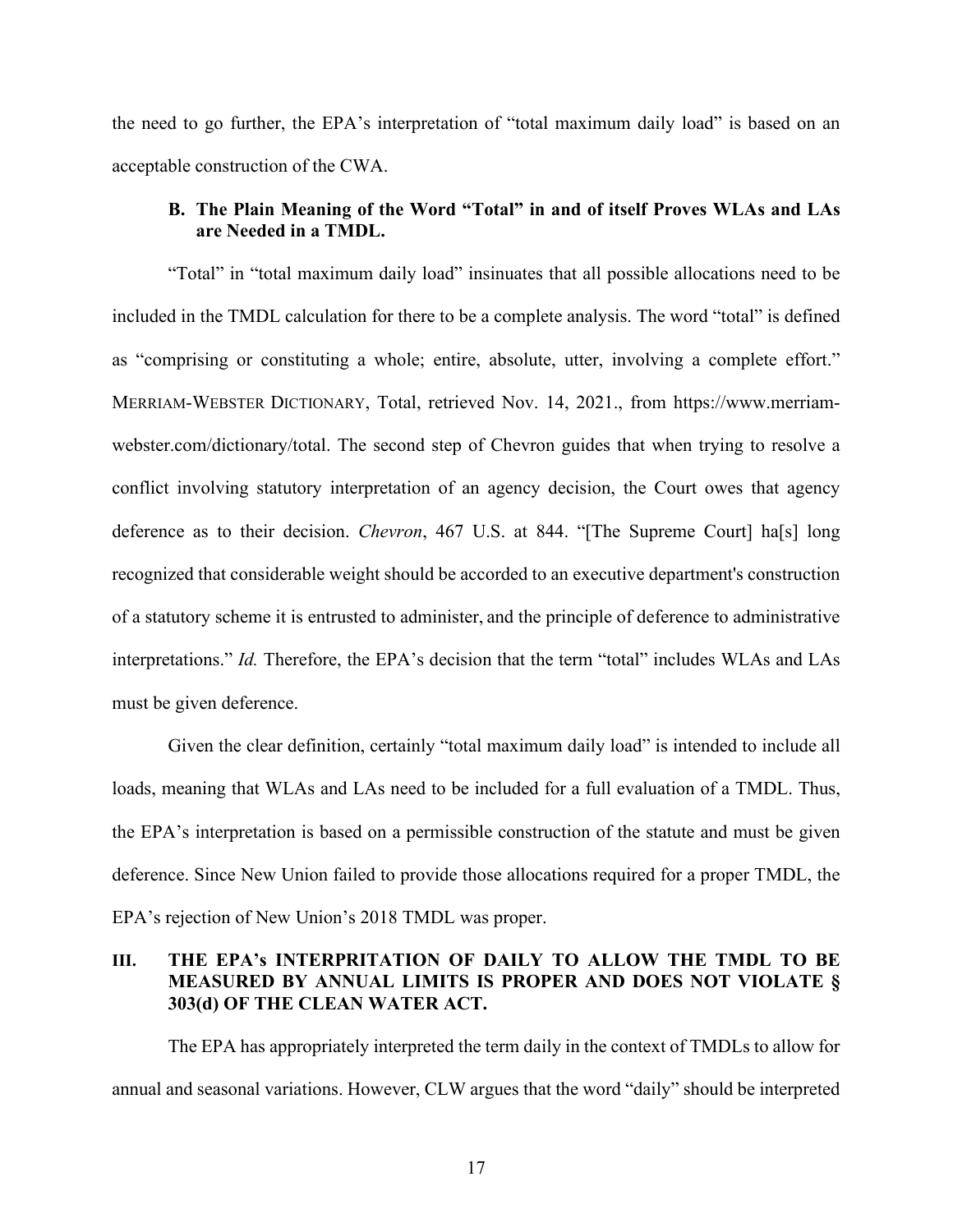in the literal sense, meaning "every day." When there are competing interpretations of a statue, the Court must perform a *Chevron* analysis. *Chevron*, 467 U.S. at 843. As stated above, *Chevron* is broken down into two steps. *Id.* First, the court must determine if Congress has spoken on the issue. *Id.* Then, only if Congressional intent is not clear, the court evaluates whether the agency's interpretation is based on an acceptable construction of the statute. *Id*.

The statute here, CWA § 303(d), is ambiguous because "daily" is not sufficiently clear or capable of encompassing the complex issue of water quality. Therefore, this Court must evaluate the EPA's interpretation, but only to determine if the agency's interpretation is an acceptable construction of the statute. The EPA's interpretation is based on the agency's expertise in regulating pollutants such as phosphorus and seeks to achieve the overall goals of the CWA. The interpretation is, therefore, an acceptable construction of the statute.

# **A. The CWA was Intended to be Ambiguous as to the Meaning of the Term "Daily" to Allow the EPA to Interpret the Statute.**

To begin a *Chevron* analysis, the court must first look to the disputed statute to see whether there is clear congressional intent. The section at issue here is § 303(d) of the CWA, which requires states to develop lists of threatened waters and to "calculate and allocate pollutant reduction levels necessary to meet approved water quality standards." 33 U.S.C. § 1313(d)(1)(C). Specifically, the Act states that:

"[e]ach State shall establish [a list of impaired] waters…and in accordance with the priority ranking, total maximum *daily* loads for [the] pollutants which the Administrator identifies under section  $1314(a)(2)$  of this title as suitable for such calculation. Such load shall be established at a level necessary to implement the applicable water quality standards with seasonal variations and a margin of safety which takes into account any lack of knowledge concerning the relationship between effluent limitations and water quality."

*Id.* (emphasis added).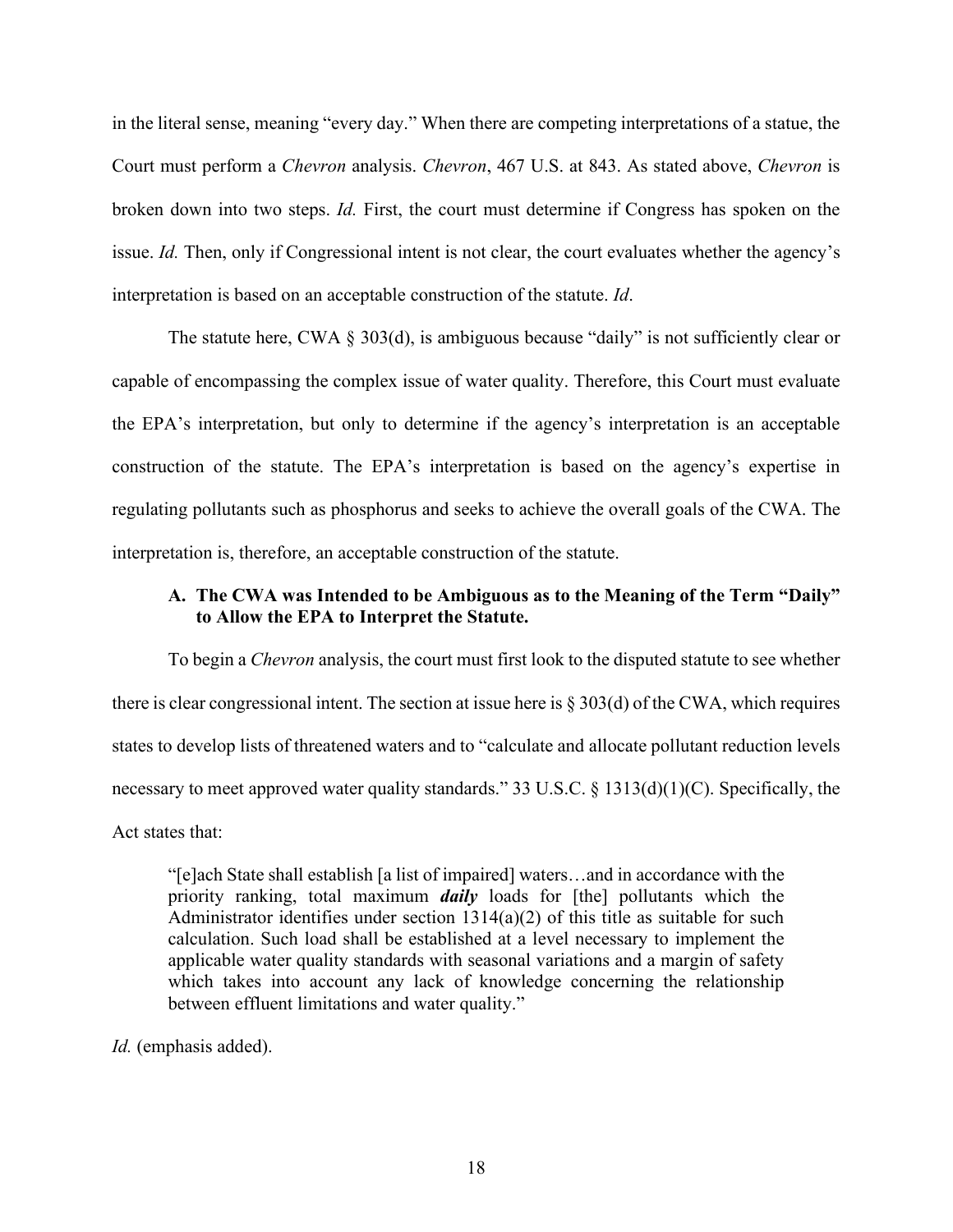The dispute here concerns whether "daily" should be interpreted in the traditional sense or to allow for annual limits. The basic dictionary definition of "daily" is "occurring, made, or acted upon every day." MERRIAM-WEBSTER DICTIONARY, Daily, https://www.merriamwebster.com/dictionary/daily (last visited Nov. 15, 2021). However, courts are not bound by the dictionary definition of terms that may have a different meaning within the subject. *Farm Bureau*, 792 F.3d at 294. In some cases, Congress even intentionally uses ambiguous terms in order to assign the duty of interpretation to the agency. *Id.* (citing *Mead Corp.*, 533 U.S. at 218). Accordingly, courts have held that "daily," within the context of TMDLs, is susceptible to a broader range of meanings. See generally *Muszynski*, 268 F.3d at 91. Given this ambiguity, it is clear Congress has not directly spoken to this issue, but rather left it to the EPA to interpret based on the agency's expertise. Therefore, this Court should proceed to the second step of *Chevron*.

## **B. The EPA's Interpretation of Allowing "Daily" to Include Annual Limits is an Acceptable Construction of the Statute.**

"The sole question for the Court under Chevron step two is: 'whether the agency's answer is based on a permissible construction of the statute.'" *Chevron*, 467 U.S. at 843. In *Chevron*, the Supreme Court recognized that "[t]he power of an administrative agency to administer a congressionally created program necessarily requires the formulation of policy and the making of rules to fill any gap left, implicitly or explicitly[,] by Congress." *Id.* at 844. Mere, ordinary, general knowledge may be insufficient to formulate an agency's regulations, so the agency can fill the gaps most sufficiently. *Id*.

The EPA's interpretation of "daily" loads is no new issue to the judicial system. In *Muszynski*, the Second Circuit rejected the plaintiff's argument that the TMDLs accepted by the EPA violated the CWA because the "daily" loads were "presented in terms of annual maximum loads of phosphorus, not daily loads." *Muszynski*, 268 F.3d at 91. The EPA argued that the silence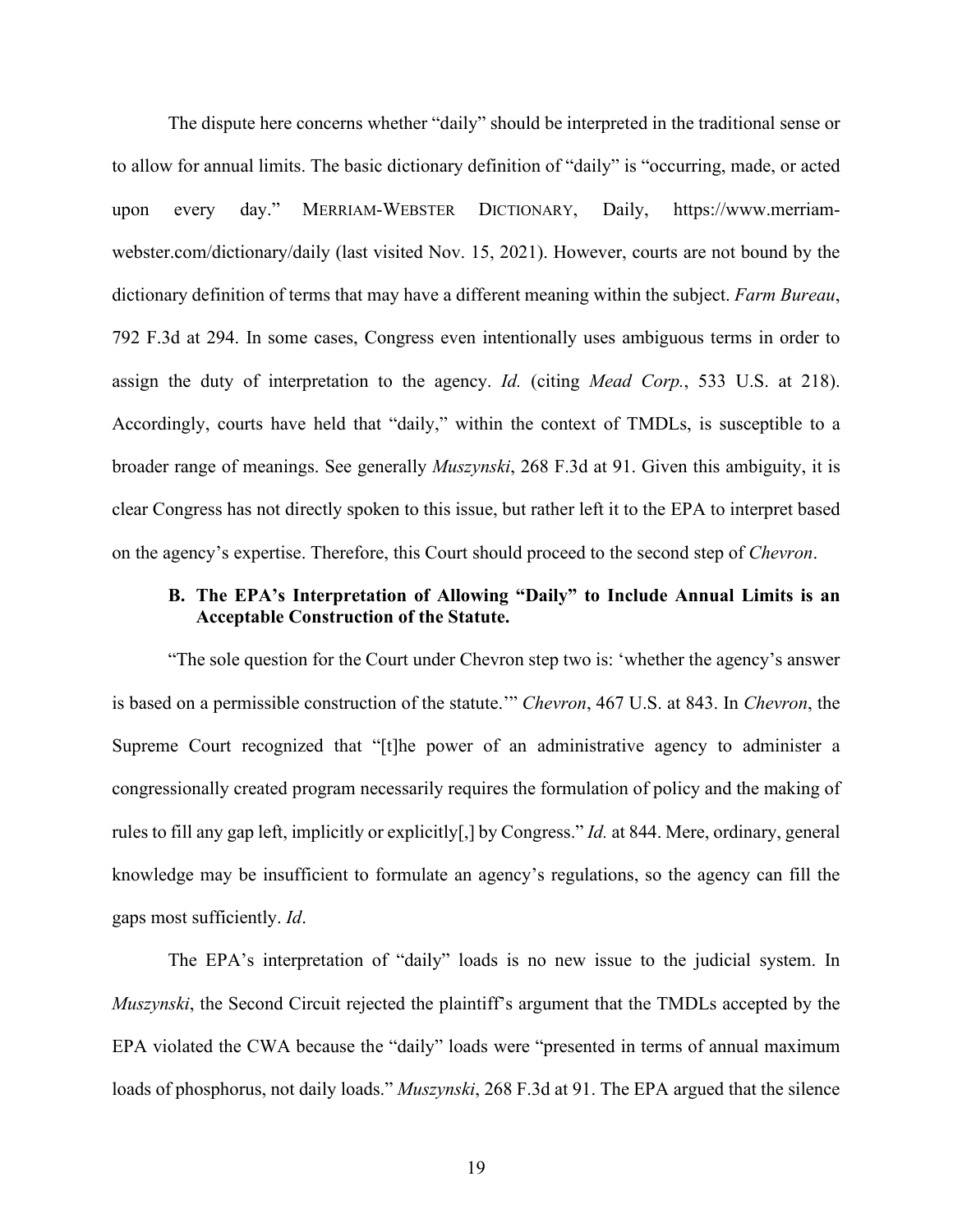within the statute regarding the "terms of units" to be used in TMDLs supported the EPA's approval of the TMDL in question. *Id.* The Second Circuit agreed with the EPA and reasoned that the term "total maximum daily load is susceptible to a broader range of meaning[s]." *Id.* The court further directed that the agency charged with enforcing these statutes is best suited to interpret the meaning of the statute. *Id*. at 98. The court reasoned that, since some levels of phosphorus vary seasonally and annually, it should be measured in that respect. *Id*. at 99.

The Second Circuit is not alone in abandoning this narrow interpretation of the term "daily" loads. The Third Circuit has recognized that the TMDL statute is silent on "whether another timeframe may be used when [that timeframe] is more appropriate for the particular pollutant at issue." *Farm Bureau*, 792 F.3d at 296 (quoting *Anacostia Riverkeeper, Inc. v. Jackson*, 798 F. Supp 2d 210, 245 (D.D.C. 2011)). Further, even the D.C. Circuit has moved away from the narrow interpretation of "daily" after its restrictive 2006 holding. *See generally Anacostia*, 798 F. Supp. 2d at 210 (holding that "the proposed TMDLs meet the requirement[s] to consider the critical environmental conditions" and "seasonal environmental variations") (*Contra Friends of Earth, Inc. v. E.P.A.*, 446 F.3d 140 (D.C. Cir. 2006)).

This Court should follow this trend of permitting TMDLs to be expressed in loads measured by a time other than the traditional definition of "daily." In *Muszynski*, the court took scientific data and differences in pollutants into account when evaluating the EPA's interpretation of the best way to regulate phosphorus levels. Given this Court is conducting the same analysis regarding the EPA's regulation of phosphorus levels in Lake Chesaplain, this Court should follow the Second Circuits precedent. In doing so, it becomes abundantly clear that the the term "daily" must be interpreted broadly when regulating pollutant levels that, like phosphorus, vary seasonally and annually.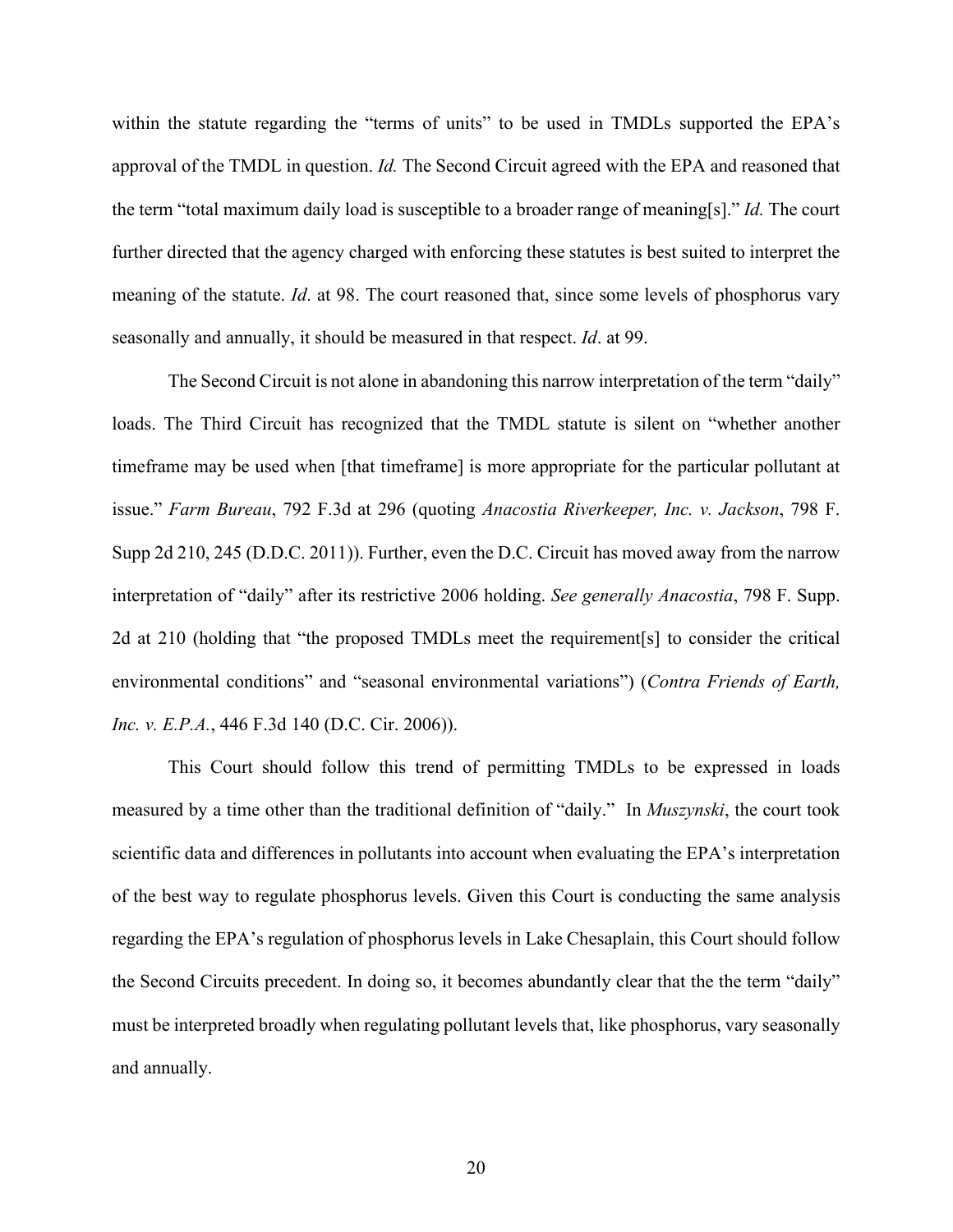# **IV. THE EPA's USE OF A CREDIT FOR ANTICIPATED BMPs POLLUTION REDUCTIONS WAS VALID PURSUANT TO THE EPA'S AUTHORITY TO REDUCE THE STRINGENCY OF THE WLAs.**

The EPA had a reasonable basis for deciding to credit nonpoint sources to offset and reduce the stringency of the point sources and. A court may only set aside an agency's decision if it finds that decision was "arbitrary, capricious, an abuse of discretion, or otherwise not in accordance with law." *Nw. Envtl. Advocates v. United States EPA*, 855 F. Supp. 2d 1199, 1204 (D. Or. 2012). An agency is found to have acted arbitrarily and capriciously when it "failed to consider an important aspect" of the matter and chose to use a standard "too imprecise to guarantee compliance with water quality standards." *Natural Resources Defense Council*, 808 F.3d at 570.

CLW argues the EPA was arbitrary and capricious because it failed to satisfy the "reasonable assurance" standard in proposing a TMDL that depended on crediting nonpoint sources. R. at 15-16. However, agency rules, such as controlling standards, must be subject to notice and comment rulemaking to be binding. *Kisor v. Wilkie*, 139 S. Ct. 2400, 2434 (2019). If the rule, in this case a standard, has not been subject to notice and comment rulemaking, the court is not bound to follow the rule or standard. *Id.* 

This Court should affirm the district court's order granting summary judgment because the EPA did not act arbitrarily or capriciously in deciding to credit non-point source BMPs to reduce the stringency of the WLAs in point sources. In coming to this determination, the EPA relied on scientific data, considered all relevant factors, and acted within the scope of authority authorized by Congress. Lastly, the "reasonable assurance" standard relied on by CLW is nothing more than a suggestion by the EPA and is not binding on the organization or this Court. Therefore, the EPA's decision to credit nonpoint sources was neither arbitrary and capricious nor an abuse of discretion.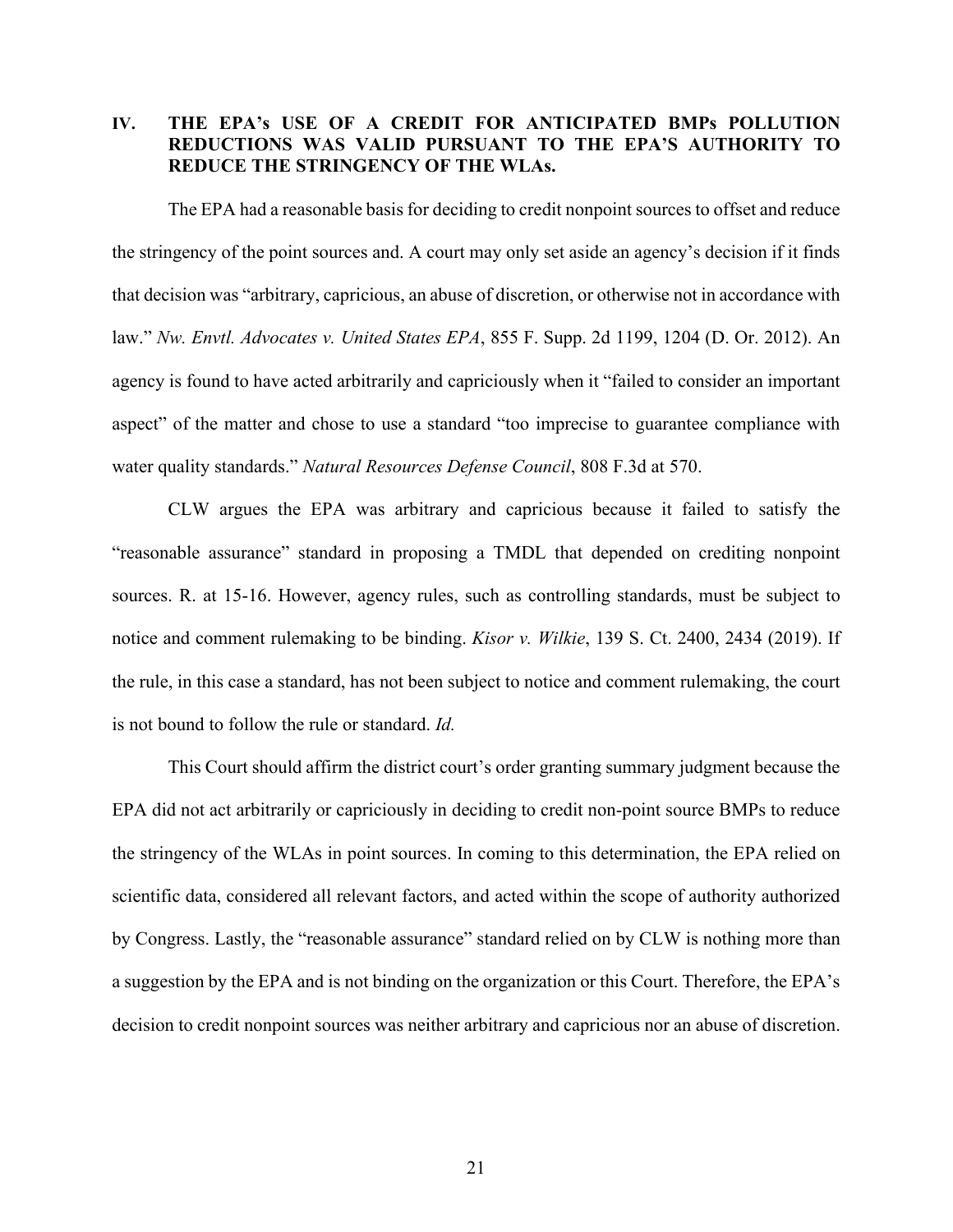# **A. The EPA Considered All Relevant Factors and Appropriately Determined to Credit Non-Point Sources to Achieve Water Quality Standards.**

The EPA acted well within its authority granted by Congress and considered scientific data when it made its decision to reduce the stringency of WLAs by allowing credit for BMPs for nonpoint sources. To determine whether an agency acted arbitrarily and capriciously, the court looks to whether the agency failed to consider the "relevant factors" and if a "clear error of judgment was made." *Friends of Buckingham v. State Air Pollution Control Bd.*, 947 F.3d 68, 80 (4th Cir. 2020). In coming to this determination, the court should not use its opinion as a substitute of the agency's judgment. *Id.* Specifically, courts should only find the action arbitrary and capricious if the agency "relied on factors which Congress had not intended it to consider…or [the decision] [wa]s so implausible that it could not be ascribed to a difference in view or the product of agency expertise." *NRDC*, 808 F.3d at 569. Alternatively, where the agency relied on "relevant data and provided and explanation" which rationalizes its decision, the court gives that decision deference. *Friends of Buckingham*, 947 F.3d at 80-81. The EPA's action in this matter was not arbitrary and capricious since that decision was well within Congressional expectations, based on relevant factors, and accompanied by a reasonable explanation.

#### **1. The EPA's Decision to Credit Nonpoint Sources is Authorized by Congress.**

The Supreme Court has long recognized that the CWA is a comprehensive water quality statute enacted by Congress with an objective "to restore and maintain the chemical, physical, and biological integrity of the Nation's waters." *Rapanos*, 547 U.S. at 759 (quoting 33 U.S.C. § 1251(a)). To accomplish this purpose, the CWA requires states and the federal government to work together towards the goal of eliminating water pollution. *Ohio Valley*, 2016 WL 4744164 \*2. To achieve that goal, the CWA authorizes the EPA to regulate both point sources and non-point sources. *Farm Bureau*, 792 F.3d at 296. Specifically, Congress granted the EPA authority to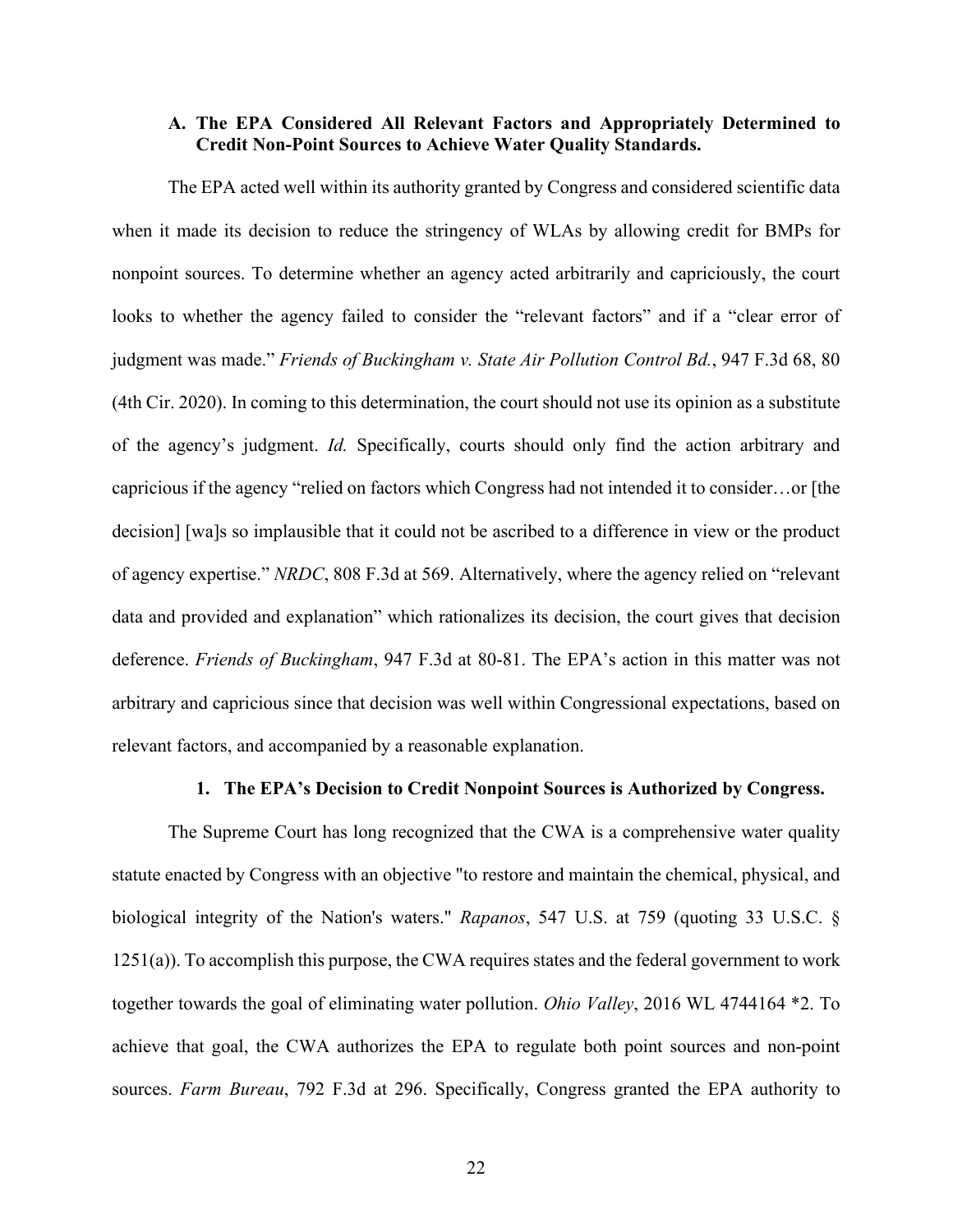suggest nonpoint source BMPs as an offset to point source reductions to achieve water quality standards. *Id.* at 289. The only distinction in regulating the sources is that EPA is not authorized to control non-point discharges in a permitting process. *Id.*

The CWA charges the EPA with an overall goal of reducing and eliminating pollutants from the Nations' waters. The EPA's action in this case was done just for that purpose. Since the EPA has authority to suggest nonpoint source BMPs as an offset to point source reductions to achieve water quality standards, this Court should also recognize the EPA's authority to credit nonpoint sources for using BMPs.

The utmost important goal of the CWA is improving water quality, which is exactly what the EPA sought to do when it reduced the stringency of WLAs by allowing credit for BMPs for nonpoint sources. Afterall, according to the EPA, non-point sources are the leading remaining cause of water quality problems. EPA, BASIC INFORMATION ABOUT NONPOINT SOURCE (NPS) POLLUTION, Overview, https://www.epa.gov/nps/basic-information-about-nonpoint-source-npspollution (last visited Nov. 21, 2021). If the EPA had done anything opposite of striving to achieve the goals of the CWA, this Court could find that the EPA was arbitrary and capricious in its decision. But because there is no indication that the EPA acted in a way contrary to the goals of the CWA, this Court should find that the EPA was within its congressional authority and correctly allowed credit for nonpoint source BMPs.

# **2. The EPA's Decision to Regulate Nonpoint Sources was Based on Relevant Data and the EPA Provided a Rational Explanation for that Decision.**

When the EPA fails to consider important information that could have resulted in a different, better outcome that is consistent with the CWA, the court will find that the EPA acted arbitrarily and capriciously. *NRDC*, 808 F.3d at 556. In *NRDC* the Natural Resources Defense Council ("NRDC") sued the EPA, alleging that the EPA was arbitrary and capricious when it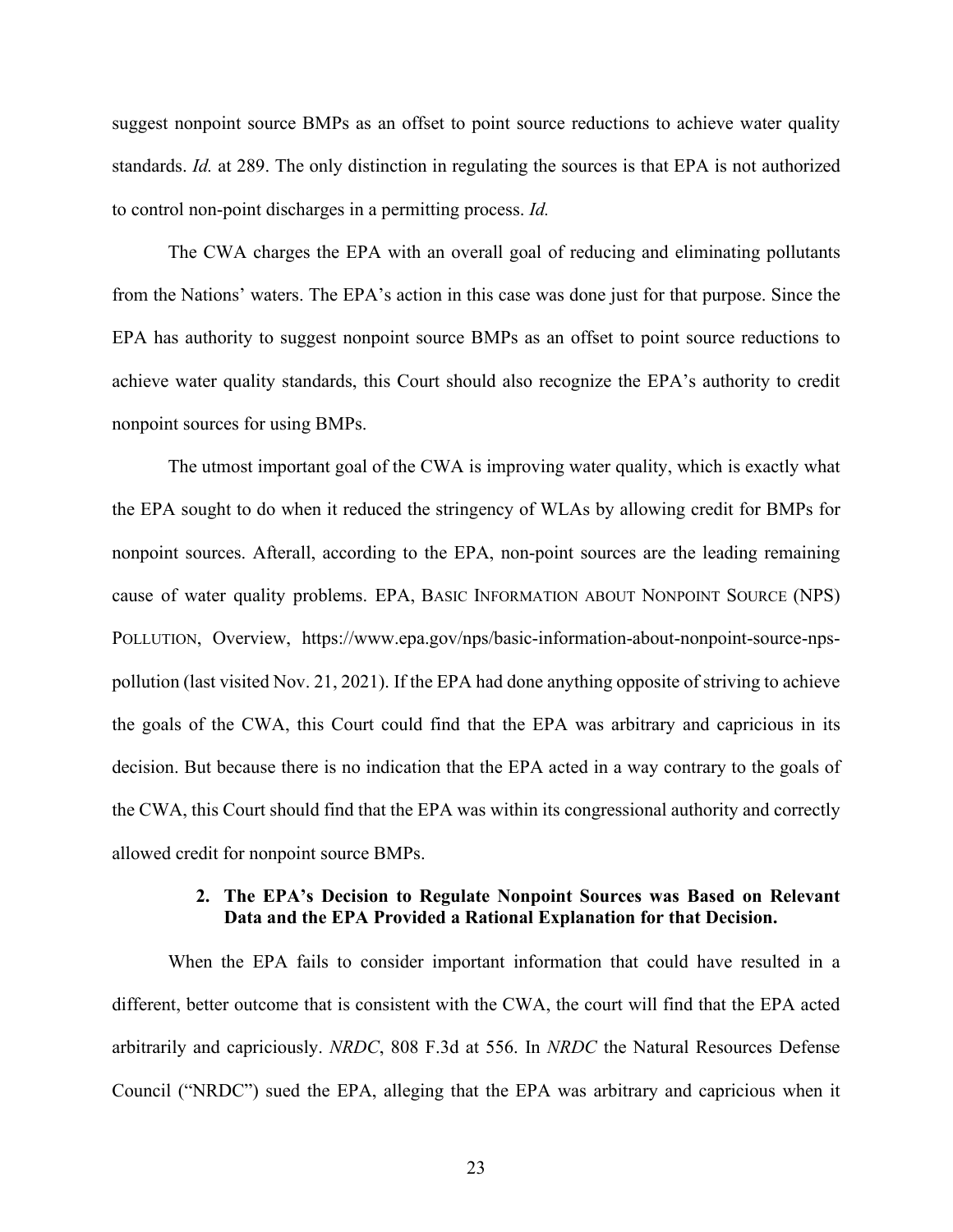issued a permit to regulate the discharge of chemicals from ships. *Id.* at 562. NRDC argued that, since the permit would not comply with water quality standards, it was inconsistent with the CWA. *Id.* at 563. Specifically, the EPA failed to include technology that could have been used to improve water quality standards. *Id.* at 572. The court held that the EPA's action was arbitrary and capricious because it failed to consider the technology with the greatest reductions of pollutions and the most economically feasible option. *Id.* at 575. In coming to this decision, the court reasoned that an agency acts arbitrarily and capriciously when it "fails to consider an important aspect" and chooses to use a standard "too imprecise to guarantee compliance with water quality standards." *Id.* at 570.

Here, the EPA relied on scientific reports and considered the public commentary when making its decision to adopt the Chesaplain Watershed Implementation Plan ("CWIP"). Therefore, the agency did not act arbitrarily nor capriciously. R. at 10. This differs from *NRDC*, where the EPA failed to include relevant data that would have improved water quality standards. In this case, the EPA took the necessary steps to begin addressing the phosphorus issue because the water quality in Lake Chesaplain was not being properly addressed. *Id.* at 7. The court in *NRDC* held that the EPA acted arbitrarily and capriciously when it did not consider an important aspect in making its decision. This Court should find the exact opposite here since the EPA considered the utmost important aspect in making its decision: improving water quality. R at 15.

Furthermore, this case differs from *NRDC* where the EPA chose a standard "too imprecise to guarantee compliance with water quality standards," which is not the issue in this case. Therefore, because the EPA relied on relevant data and used its power granted by Congress to achieve its goal, this Court should find that the EPA was not arbitrary and capricious in its decision.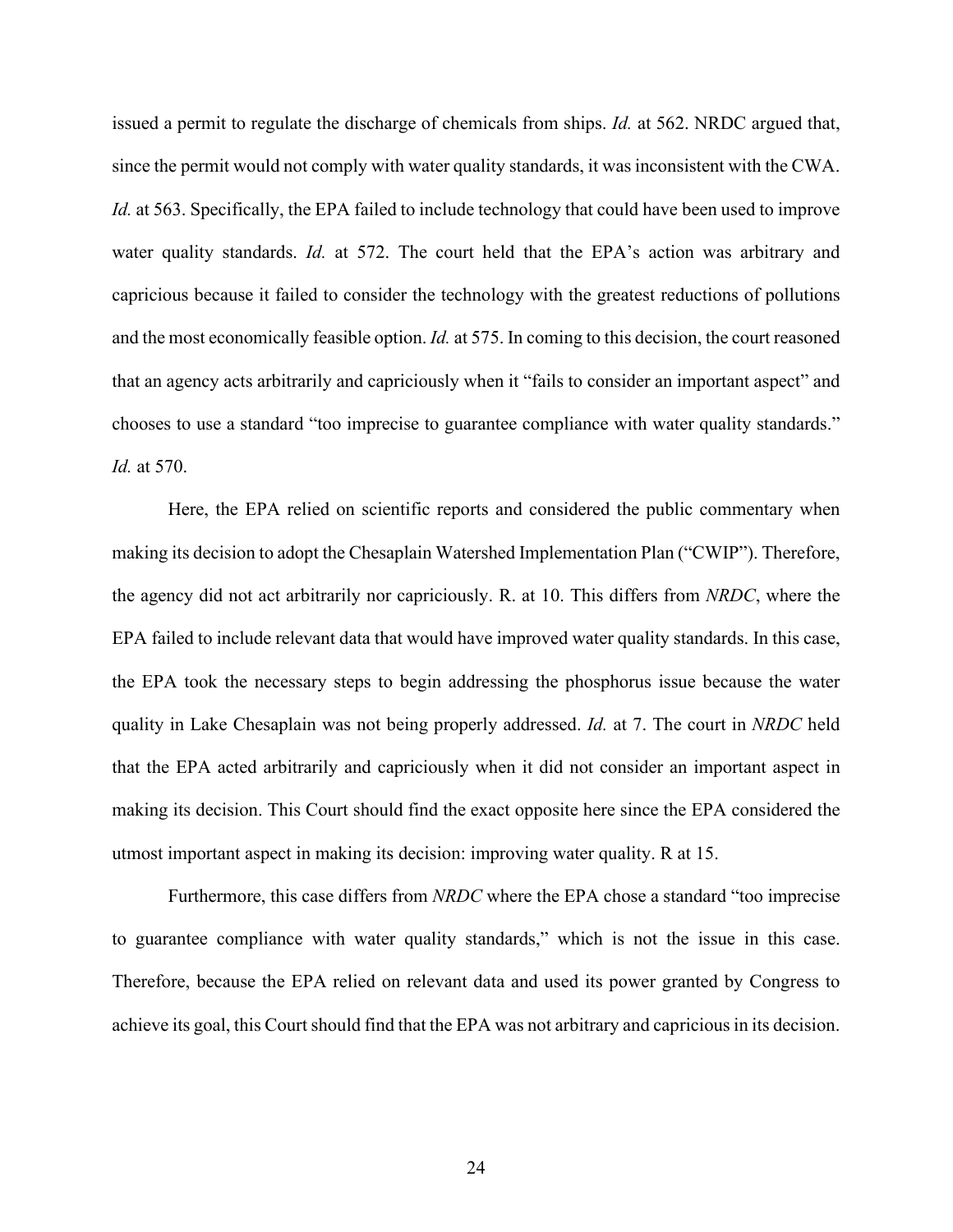## **B. The "Reasonable Assurance" Standard for has not been Adopted by the EPA and should not be Applied by this Court.**

CLW's allegation that the EPA acted arbitrarily and capriciously in crediting nonpoint sources also fails because it relies solely on the argument that the EPA failed to meet the reasonable assurance standard. This standard requires that when TMDLs "developed for waters impaired by both point and nonpoint sources, and the WLA is based on an assumption that nonpoint source load reductions will occur, the TMDL must provide 'reasonable assurances' that nonpoint source control measures will achieve expected load reductions in order for the TMDL to be approvable." U.S. ENVIRONMENTAL PROTECTION AGENCY, REGION 1, PHOSPHORUS TMDLS FOR VERMONT SEGMENTS OF LAKE CHAMPLAIN 49 (2016).

Before the EPA can adopt a rule, such as a standard of assurance, the APA requires the EPA "to give notice and receive pre-promulgation comments from interested parties." *Steel Corp.*, 595 F.2d at 212; APA § 6, 5 U.S.C. §§§ 551-53. Rules that were not subject to notice and comment rulemaking are not binding. See *Kisor*, 139 S. Ct. at 2434 (stating "Congress's specification in the APA of procedures for the creation of new substantive rules (like notice and comment) necessarily implies that an agency cannot amend a substantive rule without following those procedures.")

If the reasonable assurance standard was applied, the EPA would be responsible for guaranteeing New Union's compliance and implementation of the BMPs in the CWIP. However, as the district court correctly pointed out, Section 303(e) does not authorize the EPA to establish or otherwise take over TMDL implementation plans. R. at 16. Further, since nonpoint sources are not regulated for a permit process, Congress specifically granted the states sole authority implement water quality standards when nonpoint sources are involved. *Envtl. Advocates*, 855 F. Supp. 2d at 1208.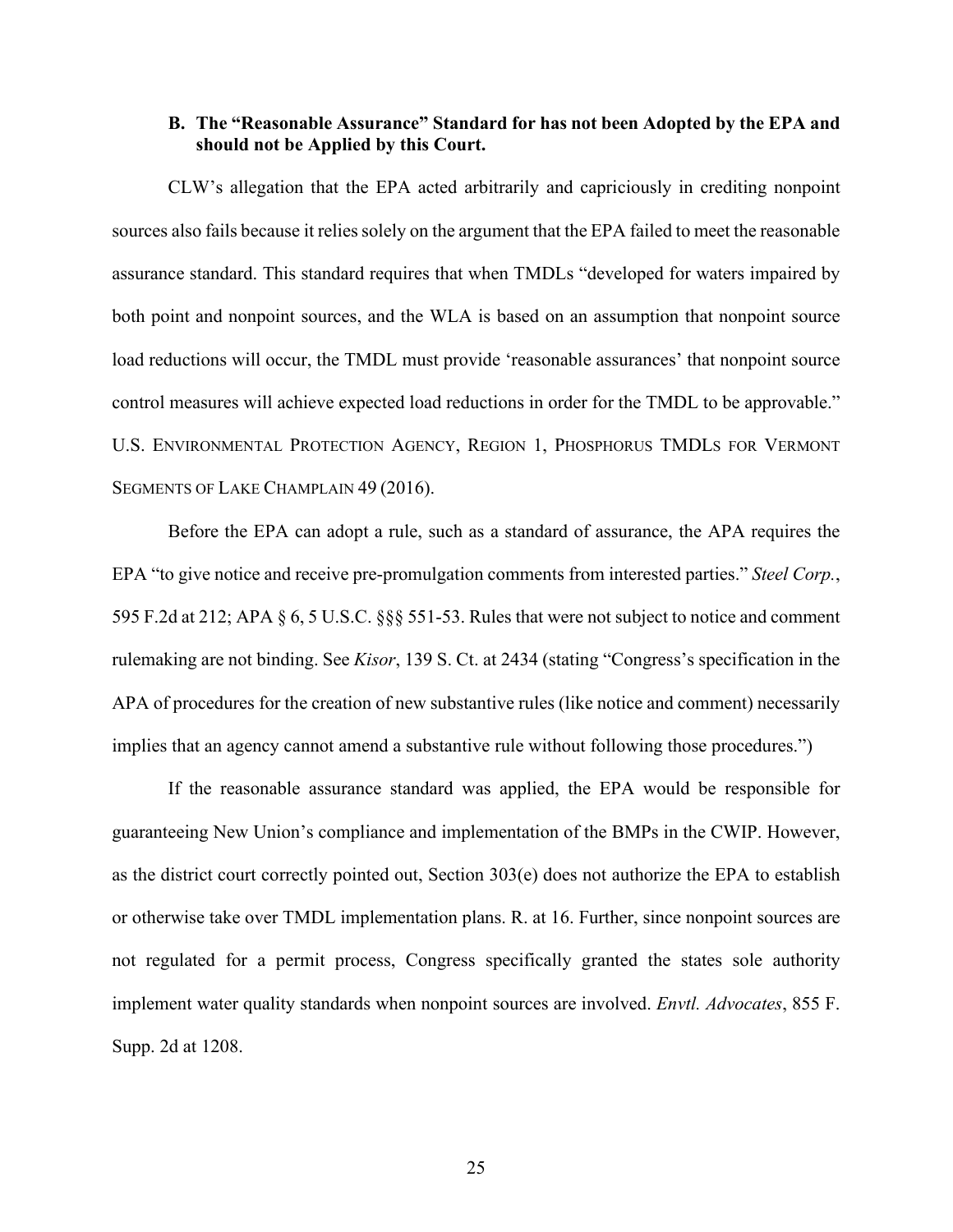The reasonable assurance standard has never been adopted by the EPA. In fact, the standard is taken solely from an EPA guidance document that has not been subject to notice and comment rulemaking. The guidance document specifically states, "[t]his document provides guidance only. It does not establish or affect legal rights or obligations…" EPA, GUIDANCE DOCUMENT (1991). Because "reasonable assurance" is not the applicable standard, it should simply be treated as a guideline, rather than a rule. The reasonable assurance standard is further inapplicable since the EPA cannot be charged with ensuring nonpoint source TDMLs are implemented. That duty is left to the states alone. Therefore, this proposed nonpoint source TDML is merely informational tool to be used by the states in acting on their responsibility to implement BMPs.

Since the reasonable assurance standard does not apply, this Court should instead look at the well-established standards for determining whether an EPA action was arbitrary and capricious. As discussed above, the EPA's decision to credit nonpoint sources had a rational basis that considered all relevant factors and was within the scope congressional authority. Therefore, this Court should affirm the district court in finding the EPA's action was neither arbitrary and capricious nor an abuse of discretion.

#### **CONCLUSION**

First, this case is not ripe for review. Each of the Supreme Court's *Ohio Valley* ripeness factors weigh against a holding of ripeness. Overall, the Plaintiffs' alleged hardship does not rise to the level of a significant practical harm; the EPA needs to take further important administrative actions; and the Court would benefit from further factual development of the case. This court should reverse the lower court and find New Union and CLW should pursue their grievances in the ongoing TMDL process in lieu of the judicial system.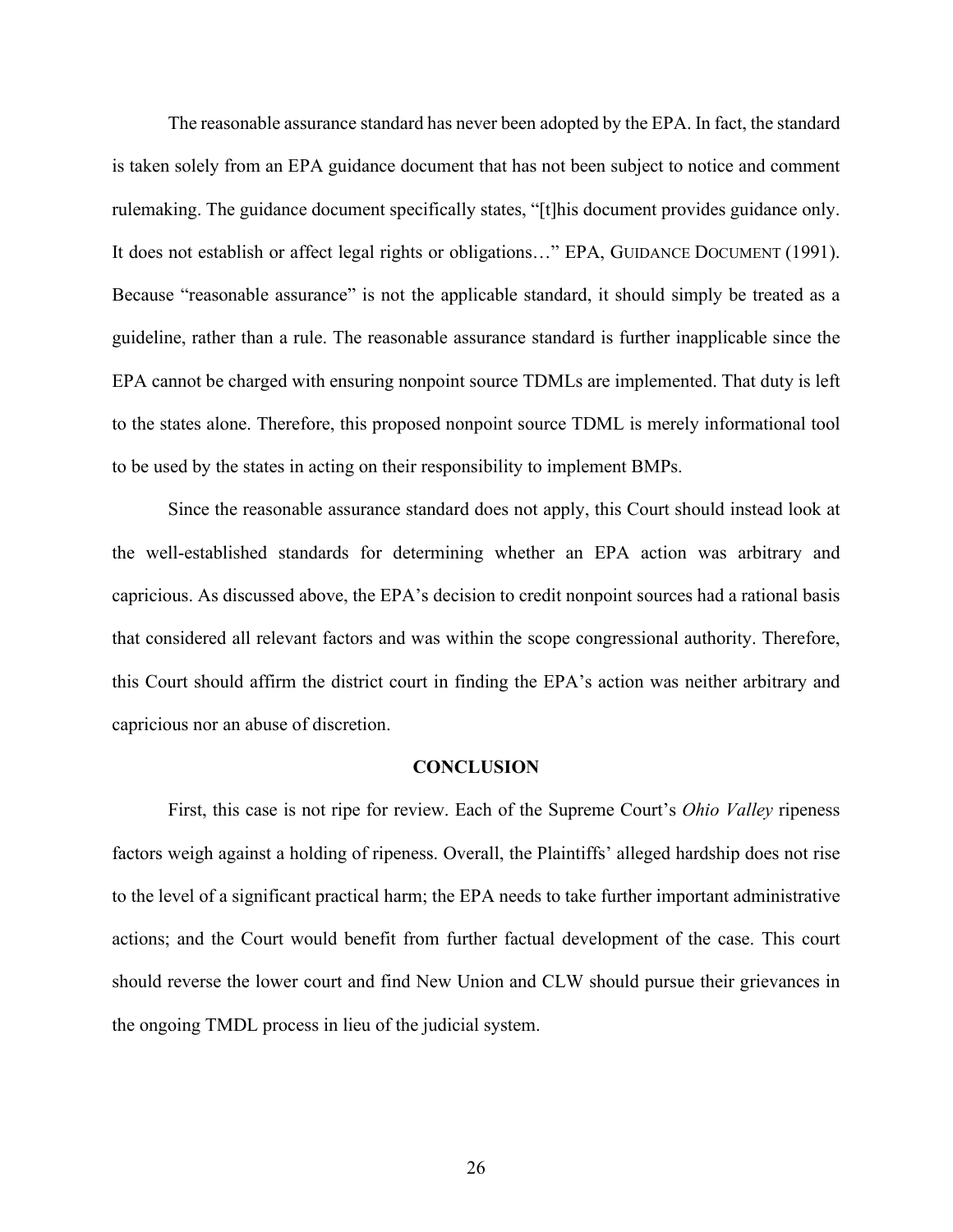Second, the EPA properly and permissively interpreted TMDLs to require WLAs and LAs. Even if this Court finds Congress did not clearly speak to this issue in the cited sources, the EPA's interpretation is owed deference under *Chevron*. Since the EPA's interpretation is based on the general definition of the term "total," it is Constitutionally permissible. Thus, this Court should give the EPA's interpretation of "total" due deference and reverse the lower court's decision.

Third, the term "daily" in "total maximum daily load" should be interpreted broadly to allow for annual limitations for pollutants, such as phosphorus, with seasonal variables. The traditional definition of "daily" simply does not take into account the complex nature of regulating water pollutants. Congress intended for the EPA to interpret "daily" not by the dictionary definition, but in the context of the agency's environmental expertise. The EPA did just that in determining an annual TDML would be the most effective means of addressing the phosphorus levels in Lake Chesaplain. For that reason, this court should reverse the lower courts decision and allow the EPA to continue addressing this serious environmental issue.

Lastly, the EPA did not abuse its discretion in crediting BMPs for non-point sources to reduce the stringency on point sources. The EPA considered all relevant factors, closely followed Congressional intent, and provided a reasonable explanation before deciding to credit non-point sources for using BMPs. Untimely, the EPA determined this measure was the best method to achieve the goals of the CWA. CLW's only argument that the EPA acted arbitrarily and capriciously relies on alleged noncompliance with a standard that has not been adopted by notice and comment rulemaking and does not bind the agency or this Court. Thus, this court should affirm the lower court in holding that the EPA permissively decided to credit non-point sources.

Altogether, the district court was erroneous in finding that (1) the issues presented by CLW were ripe for judicial review; (2) the EPA's rejection of New Union's TMDL for omitted WLAs